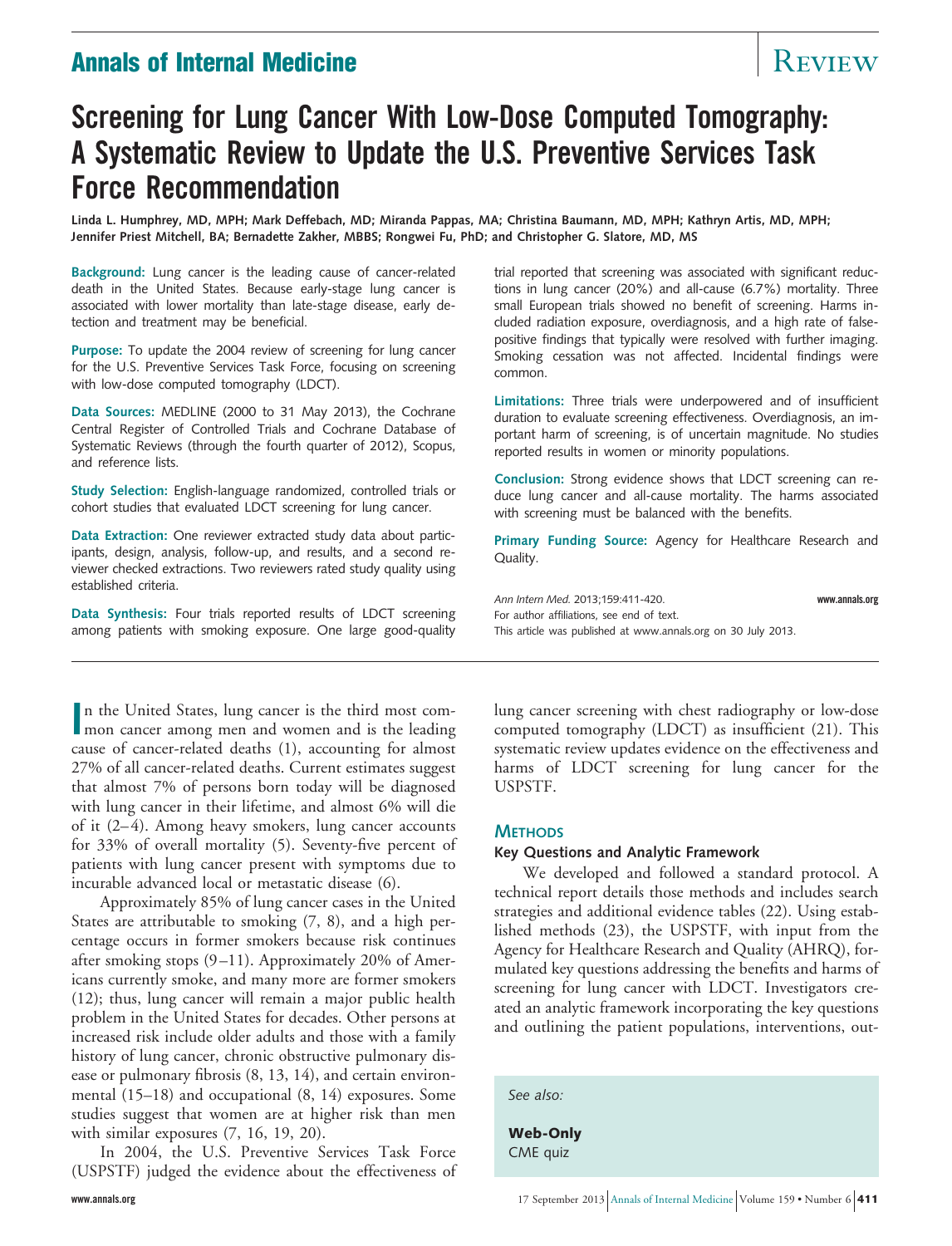comes, and harms of LDCT screening for lung cancer (**Appendix Figure 1**, available at [www.annals.org\)](http://www.annals.org). The target population includes asymptomatic current and former adult smokers.

## **Data Sources and Searches**

In conjunction with a research librarian, investigators searched MEDLINE (2000 to 31 May 2013), the Cochrane Central Register of Controlled Trials and Cochrane Database of Systematic Reviews (through the fourth quarter 2012), reference lists, and Scopus for relevant Englishlanguage studies and systematic reviews.

## **Data Extraction and Quality Assessment**

For each included study, an investigator abstracted details about the patient population, study design, screening procedure, imaging assessment, analysis, follow-up, and results; data were confirmed by a second investigator. Using predefined criteria developed by the USPSTF (23), 2 investigators independently rated the quality of trials, reporting results for both comparison groups (LDCT vs. chest radiography or usual care) as good, fair, or poor; discrepancies were resolved by consensus. When studies reported findings in more than 1 article, data from the most recent publication were used unless unique data were presented in a previous publication.

## **Data Synthesis and Analysis**

We did not perform a meta-analysis because of the substantial heterogeneity in the interventions, follow-up intervals, and quality of the trials. We created forest plots to display the findings and summarize the data qualitatively. We assessed the overall quality of the body of evidence for each key question (good, fair, or poor) using methods developed by the USPSTF on the basis of the number, quality, and size of studies; consistency of results; and directness of evidence (23).

## **Role of the Funding Source**

This research was funded by the AHRQ under a contract to support the work of the USPSTF. Investigators worked with USPSTF members and AHRQ staff to develop and refine the scope, analytic framework, and key questions; resolve issues arising during the project; and finalize the report. Staff from the AHRQ provided project oversight; reviewed the draft report; and distributed it for peer review, which included representatives of professional societies and federal agencies. The AHRQ performed a final review of the manuscript to ensure that the analysis met methodological standards but had no role in study selection, quality assessment, synthesis, or development of conclusions. The investigators are solely responsible for the content and the decision to submit the manuscript for publication. The Department of Veterans Affairs did not have a role in the conduct of the study; the collection, management, analysis, or interpretation of data; or the preparation of the manuscript.

A total of 8215 abstracts was reviewed; 67 full-text articles met inclusion criteria for one of the key questions and were included (**Appendix Figure 2**, available at [www.annals.org\)](http://www.annals.org) (20, 24–89).

## **Trials of LDCT**

We identified 7 randomized, controlled trials that reported results of LDCT screening but limited our review of effectiveness to the 4 (39, 53, 57, 60) that reported results in the intervention and control groups (**Appendix Table 1**, available at [www.annals.org\)](http://www.annals.org). The **Table** shows the demographic characteristics of study participants, screening strategies, and quality ratings. The full report describes screening programs, follow-up protocols, and procedures (22).

The NLST (National Lung Screening Trial) was a good-quality trial comparing 3 annual LDCT scans with 3 annual single-view posterior–anterior chest radiographs (53, 88). The trial was conducted at 33 U.S. sites and included asymptomatic men and women aged 55 to 74 years who were current or former  $(<15$  years since quitting) smokers ( $\geq$ 30 pack-years): 26 722 were randomly assigned to LDCT and 26 732 to chest radiography.

The DANTE (Detection and Screening of Early Lung Cancer by Novel Imaging Technology and Molecular Essays) trial (39, 40) was a fair-quality Italian trial comparing the addition of LDCT with usual care without LDCT. Male current or former smokers  $(\geq 20$  pack-years) without significant comorbid conditions aged 60 to 74 years were included: 1276 were randomly assigned to LDCT and 1196 to usual care. All participants had a baseline clinical interview and examination, chest radiography, and 3-day sputum cytology; those in the intervention group also received LDCT. All participants were followed annually with clinical interviews and physical examinations focused on detecting lung cancer; the intervention group also received 4 annual LDCTs.

The DLCST (Danish Lung Cancer Screening Trial) (60) was a fair-quality, single-center trial comparing LDCT with no lung cancer screening. The study was planned to last 5 years, with a baseline LDCT followed by 4 annual LDCTs. The study population included healthy men and women aged 50 to 70 years who were current or former smokers ( $\geq$ 20 pack-years) and were able to walk up at least 36 stairs without stopping. Former smokers must have quit after age 50 years and less than 10 years before enrollment. All participants had baseline and annual pulmonary function tests and completed health questionnaires. A total of 2052 participants was randomly assigned to LDCT and 2052 to usual care.

The MILD (Multicentric Italian Lung Detection) study was a poor-quality, single-center trial comparing annual or biennial LDCT with no lung cancer screening (57). The trial included men and women aged 49 years or older who were current or former (quit  $\leq 10$  years ago)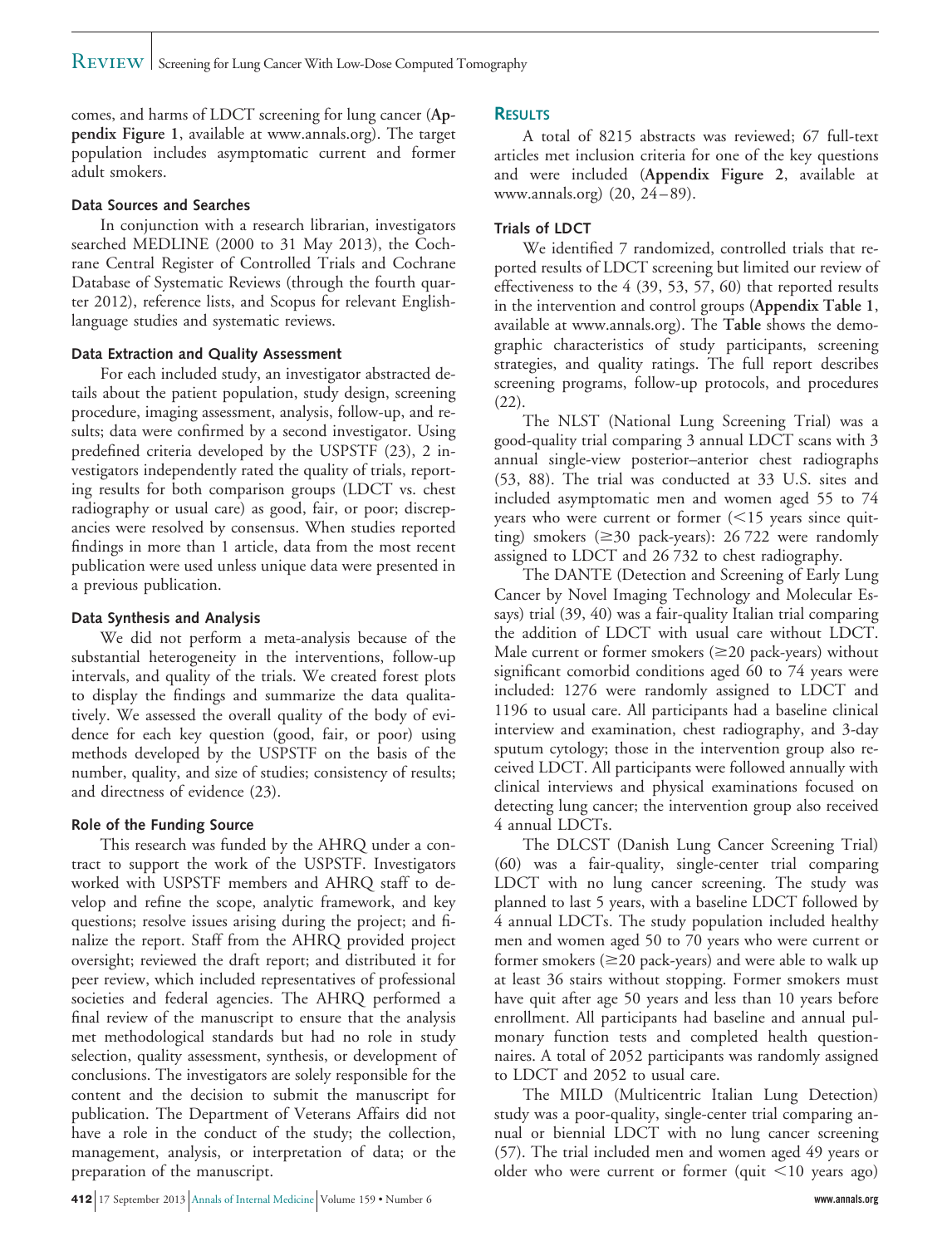| Table. Summary of Included Randomized, Controlled Trials        |                                                                                           |                                                                                                                   |                                                          |                                                                                           |                                     |                                                                        |         |
|-----------------------------------------------------------------|-------------------------------------------------------------------------------------------|-------------------------------------------------------------------------------------------------------------------|----------------------------------------------------------|-------------------------------------------------------------------------------------------|-------------------------------------|------------------------------------------------------------------------|---------|
| Study, Recruitment<br>Years (Reference)<br>LDCT vs. chest       | Population*                                                                               | <b>Baseline Smoking</b><br>Status*                                                                                | Screening Rounds,<br>$\mathsf{n}$                        | Screening Intervals,<br>y                                                                 | <b>Total Median</b><br>Follow-up    | Follow-up After<br><b>Screening Ended</b>                              | Quality |
| radiography<br>NLST, 2002-2004<br>(53)                          | $n = 26$ 722 vs.<br>26 732<br>Age: 55-74 y<br>Men: 59%                                    | Current: 48% vs.<br>48%<br>Former: 52% vs.<br>52%<br>Mean pack-years:<br>56                                       | 3                                                        | 0, 1, 2                                                                                   | 6.5 y (maximum,<br>$7.4 y)$ +       | NR but presumably<br>4.5y                                              | Good    |
| LDCT vs. no LDCT<br>DANTE, 2001-2006<br>$(39, 40)$ <sup>±</sup> | $n = 1276$ vs. 1196<br>Age: 60-74 y<br>Men: 100%                                          | Current: 56% vs.<br>57%<br>Former: NR<br>Mean pack-years:<br>47.3 vs. 47.2                                        | 5                                                        | 0, 1, 2, 3, 4                                                                             | 33.7 mo (range,<br>$1.8 - 79.2$ mo) | NR (final results)<br>pending)                                         | Fair§   |
| DLCST, 2004-2006<br>(60)                                        | $n = 2052$ vs. 2052<br>Age: 50-70 y<br>Men: 55%                                           | Current: 75% vs.<br>77%<br>Former: 25% vs.<br>23%<br>Mean pack-years:<br>36.4 vs. 35.9                            | 5                                                        | 0, 1, 2, 3, 4                                                                             | 4.8 person-years                    | <b>NR</b>                                                              | Fairll  |
| MILD, 2005-2011<br>(57)                                         | $n = 2376(1190)$<br>annual. 1186<br>biennial) vs.<br>1723<br>Age: $\geq$ 49 y<br>Men: 66% | Current: 68% vs.<br>68% vs. 90%¶<br>Former: 31% vs.<br>32% vs. 10%¶<br>Median<br>pack-years: 39<br>vs. 39 vs. 381 | Median number of<br>CTs. annual vs.<br>biennial: 5 vs. 3 | Annual vs. biennial:<br>every 12 mo (0,<br>1, 2, 3, 4 y) vs.<br>every 24 mo (0,<br>2, 4y) | 4.4 y (maximum,<br>6 y)             | Recruitment ended<br>January 2011;<br>follow-up until<br>November 2011 | Poor**  |

CT = computed tomography; DANTE = Detection and Screening of Early Lung Cancer by Novel Imaging Technology and Molecular Essays; DLCST = Danish Lung Cancer Screening Trial; LDCT = low-dose computed tomography; MILD = Multicentric Italian Lung Detection; NLST = National Lung Screening Trial; NR = not reported. \* LDCT vs. control.

† Follow-up for lung cancer mortality was 5.5 y.

‡ All participants had baseline chest radiography.

§ Unclear allocation, differences in baseline demographic characteristics, differential follow-up.

Unclear allocation, differential follow-up.

¶ Annual vs. biennial vs. control.

\*\* Inadequate randomization, differences in baseline demographic characteristics, differential follow-up.

smokers  $(\geq 20$  pack-years) with no history of cancer in the previous 5 years. A total of 1190 participants was randomly assigned to annual LDCT, 1186 to biennial LDCT, and 1723 to usual care.

### **Effectiveness of Screening for Lung Cancer With LDCT**

Participants in the DLCST and the MILD study were younger and had less smoking exposure than those in the NLST and the DANTE trial (**Table**). Lung cancer incidence and mortality and all-cause mortality were lower in the control groups of the DLCST and the MILD study than in those of the NLST and the DANTE trial (22).

The NLST was stopped early after 6.5 years of follow-up when lung cancer mortality was reduced by 20.0% (95% CI, 6.8% to 26.7%) in the LDCT group. The reported number needed to screen (NNS) to prevent 1 lung cancer death was 320 among participants who completed 1 screening. All-cause mortality was also reduced by 6.7% (CI, 1.2% to 13.6%), with the NNS to prevent 1 death reported as 219 (53).

The DANTE trial found that, after a median follow-up of 34 months, the relative risk (RR) of lung cancer mortality among the LDCT group was 0.83 (CI, 0.45 to 1.54). All-cause mortality was equal in both groups at 3 years, with an RR of 0.85 (CI, 0.56 to 1.27) (39). These RRs were calculated with the reported personmonths of follow-up appropriate for each study group (rather than the median), which was longer in the LDCT group by 657 person-months (35.7 months follow-up for the LDCT group vs. 31.5 months for the control group) (39).

In the DLCST, after a median follow-up of 4.8 years, the RRs were 1.37 (CI, 0.63 to 2.97) for lung cancer mortality and 1.46 (CI, 0.99 to 2.15) for all-cause mortality in the LDCT group (60).

In the MILD study, the RR for lung cancer mortality in the biennial LDCT group compared with the control group was 1.00 (CI, 0.34 to 2.98); the RR was 1.98 (CI, 1.57 to 2.50) in the annual LDCT group compared with the control group. All-cause mortality did not significantly differ between the combined screening groups and the control group (RR, 1.40 [CI, 0.82 to 2.38]). However, when comparing the annual LDCT group with the control group, the RR for all-cause mortality was 1.80 (CI, 1.56 to 2.07) (57). These RRs are calculated on the basis of the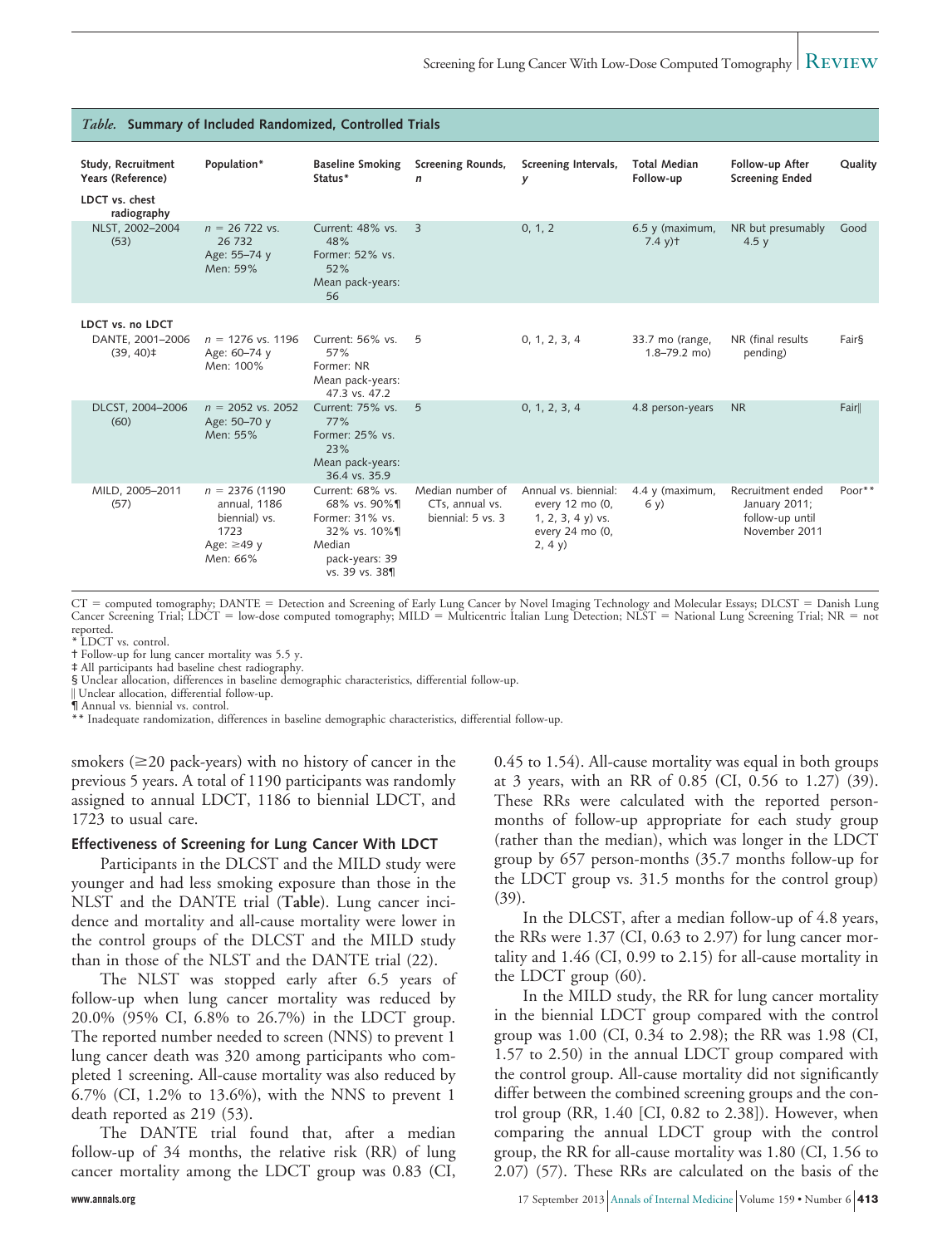

DANTE = Detection and Screening of Early Lung Cancer by Novel Imaging Technology and Molecular Essays; DLCST = Danish Lung Cancer Screening Trial; MILD = Multicentric Italian Lung Detection; NLST = National Lung Screening Trial.

Annual screening group compared only with control group; biennial screening group not shown.

† Median.

follow-up reported for each study group, which differed between groups (45 months for the combined LDCT group vs. 56 months for the control group).

**Figures 1** and **2** show the summary results for the 4 trials.

#### **Benefits by Subgroup**

All of the trials were conducted in participants at high risk for lung cancer based on current or former smoking. However, the differences in lung cancer incidence in the control groups indicate that the studies included participants whose risk varied substantially. No trials evaluated persons at low or average risk, and, to date, none has reported findings by sex or race or ethnicity.

### **Other Outcomes of Lung Cancer Screening With LDCT**

Seven trials and 13 cohort studies (**Appendix Table 2**, available at [www.annals.org\)](http://www.annals.org) (22) reported outcomes other than lung cancer mortality.

### **Radiation**

Two trials (53, 57) and 3 cohort studies (26, 67, 80, 81) reported that radiation associated with 1 LDCT ranged from 0.61 to 1.50 mSv. Only the ITALUNG study reported cumulative radiation exposure associated with screening and follow-up evaluations, which was estimated at 6 to 7 mSv for baseline LDCT and 3 subsequent annual LDCTs (49, 50).

#### **False-Positive Findings and Follow-up Evaluations**

Participants with positive results on baseline screening ranged from 9.2% to 51.0%, with calculated positive predictive values (PPVs) for abnormal screening results ranging from 2.2% to 36.0% (31, 33, 34, 37, 43, 44, 52, 59, 67, 71, 78, 80, 81, 83, 88). Positive results were lower in subsequent screenings, with PPVs for abnormal results predicting lung cancer of 4% to 42%. As nodule size increases, the PPV increases. For example, among participants in the NLST, the overall PPV for nodules 4 mm or larger identified on baseline LDCT was 3.8%, but the PPV was 0.5% for 4- to 6-mm nodules and 41.3% for those larger than 30 mm (88).

In the I-ELCAP (International Early Lung Cancer Action Program) trial, 3396 of the 21 136 participants had



DANTE = Detection and Screening of Early Lung Cancer by Novel Imaging Technology and Molecular Essays; DLCST = Danish Lung Cancer Screening Trial; MILD = Multicentric Italian Lung Detection; NLST = National Lung Screening Trial. Annual screening group compared only with control group; biennial screening group not shown.

† Median.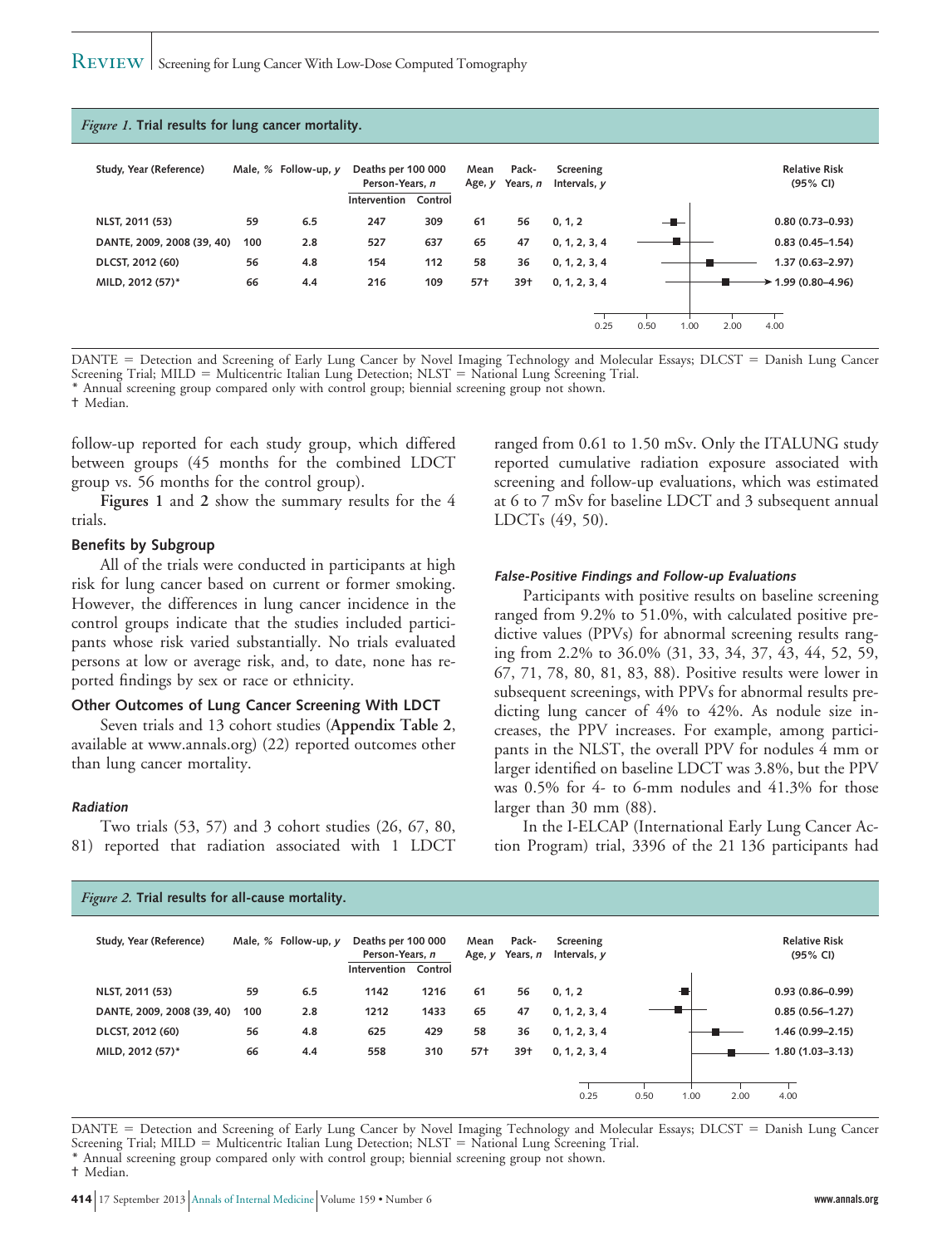nodules 5 mm or larger. Among 2558 participants with nodules between 5.0 and 9.0 mm, only 8 had lung cancer diagnosed within 12 months after baseline enrollment. Among 285 participants with nodules 15 mm or larger, 29.8% were diagnosed with lung cancer (89). Most abnormal results resolved after further imaging. The PPV for abnormal LDCT results with recommendations for biopsy ranged from 50% to 92% (33, 34, 39, 40, 43, 52, 53, 78, 80, 81, 83).

In the NLST, at least 1 complication occurred in association with follow-up of 245 LDCTs and 81 chest radiographies. Major complications were infrequent in both groups. Among the 649 cases of lung cancer found after a positive screening result, 73 and 23 major complications occurred in the LDCT and chest radiography groups, respectively, after an invasive procedure.

Among participants with positive results who were found not to have lung cancer, 12 and 4 major complications occurred in the LDCT and chest radiography groups, respectively. Sixteen participants in the LDCT group and 10 (all with lung cancer) in the chest radiography group died within 60 days of an invasive procedure. Whether the procedure was the cause of death is unknown (53). These procedures were only described for cases of lung cancer identified in the screening period. During follow-up, 411 cases of lung cancer were identified in the LDCT group and 662 in the chest radiography group, all probably requiring a diagnostic procedure.

### **False Reassurance**

There is no gold standard for negative findings on screening LDCT, and sensitivity is typically determined by considering new incidents of lung cancer presenting within 1 year of a screening study as false-negative. In the 6 studies reporting this variable, sensitivity of LDCT for detecting lung cancer ranged from 80% to 100% (most often  $>90\%$ ), implying a false-negative rate of 0% to 20% (52, 67, 70, 71, 78, 80, 81). Raising the threshold for nodule sizes to consider positive will increase specificity for lung cancer but decrease sensitivity (89). No study evaluated the harm of false reassurance.

#### **Overdiagnosis**

No study formally reported overdiagnosis. Among 4 trials reporting results from groups with and without LDCT, the NLST suggested overdiagnosis, reporting more than 119 cases of lung cancer among 26 722 participants in the LDCT group after 6.5 years of follow-up (53). This trial also involved fewer late-stage cases of lung cancer in the LDCT group than in the chest radiography group. The 3 other trials reported more early-stage lung cancer in the LDCT groups than in the control groups but not fewer cases of advanced lung cancer (39, 40, 57, 60). However, insufficient and unequal follow-up in these studies limit the evaluation of overdiagnosis.

#### **Psychosocial Consequences**

Seven studies (27, 64, 72–74, 86, 87) evaluated psychosocial consequences among persons undergoing LDCT screening. In 2 European LDCT trials (NELSON [Dutch– Belgian Randomised Controlled Trial for Lung Cancer Screening in High-Risk Subjects] [74] and the DLCST [86, 87]), screening did not affect overall health-related quality of life or long-term anxiety. In the short term, the studies suggested increased anxiety or distress compared with baseline among participants with positive or indeterminate results (27, 64, 72, 73). Distress and fear of cancer decreased compared with baseline among those with negative results (27, 73).

#### **Smoking Behavior**

Two trials identified no differences in smoking cessation rates, relapse rates, or intensity when comparing persons randomly assigned to LDCT versus no LDCT (25, 75). In 2 trials, smoking behavior showed mixed results (comparing abnormal vs. normal findings): One showed a tendency toward smoking abstinence (25), and the other showed no difference (76). Cohort studies comparing abnormal with normal findings (24, 69) showed similar mixed results. One cohort study found that physician referral for patients with abnormal findings on LDCT increased smoking cessation rates compared with nonreferral for those with normal findings (66).

#### **Incidental Findings**

Most of the included studies reported incidental findings, but no standardized approach was available to report them. Nonpulmonary findings were common; infections and other types of cancer were also diagnosed. The NLST probably provides the best estimate of the frequency of incidental findings: 7.5% of all LDCT scans and 2.1% of all chest radiographs identified a "clinically significant" abnormality not suspicious for lung cancer (53). Coronary artery calcification was identified in approximately 50% of participants in 1 cohort study (62).

### **DISCUSSION**

The personal and public health consequences of lung cancer are enormous, and even a small benefit from screening could save many lives. This review found that in 1 large, good-quality trial that used 3 annual LDCTs to screen high-risk persons aged 55 to 74 years, lung cancer and all-cause mortality were reduced in the LDCT group compared with the annual chest radiography group by 20% and 7%, respectively (**Appendix Table 3**, available at [www.annals.org\)](http://www.annals.org) (53). Twenty-five percent of the overall deaths in the control group were from lung cancer in this study, highlighting the large contribution of this disease to overall mortality in this age and risk strata of the population.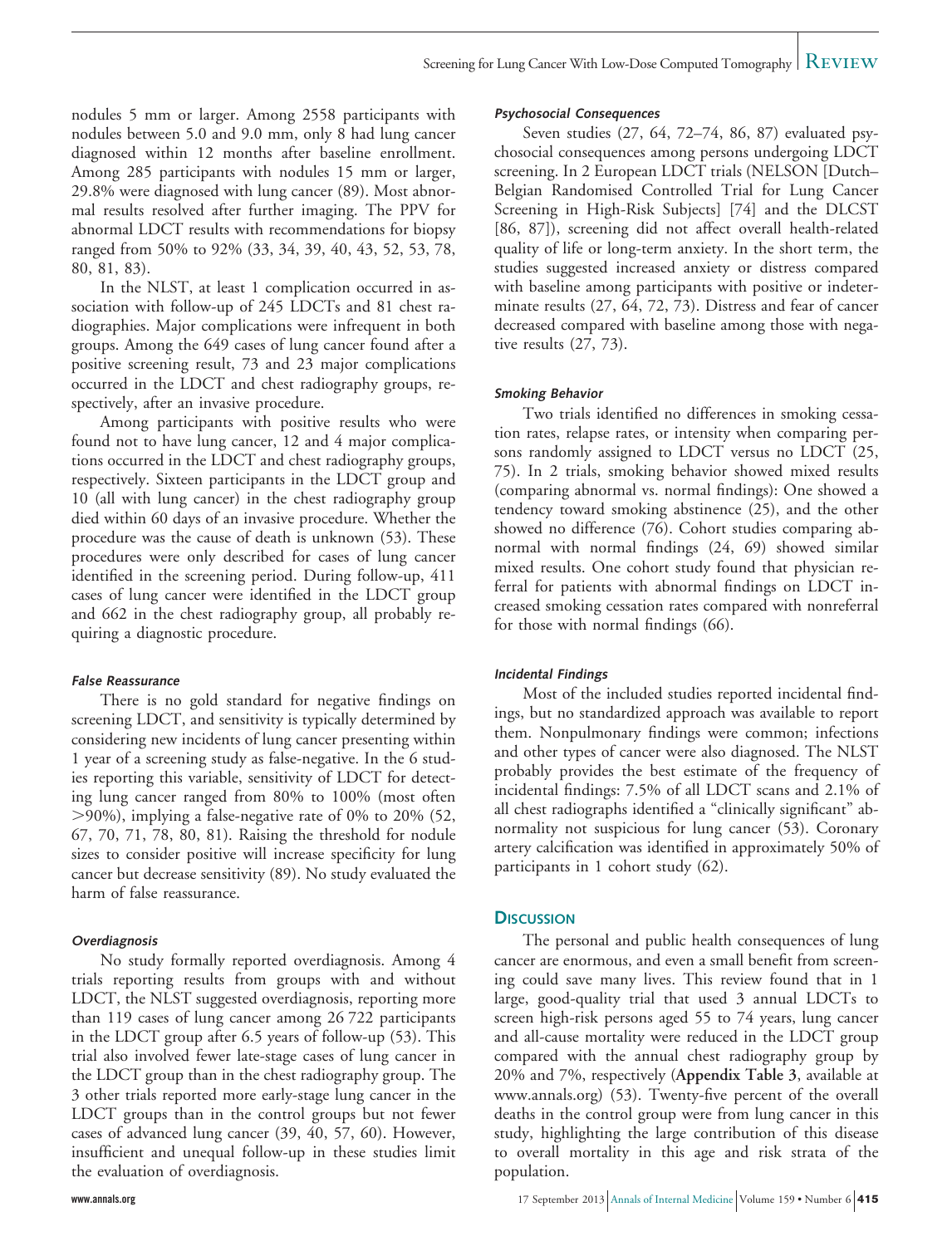## **REVIEW** Screening for Lung Cancer With Low-Dose Computed Tomography

One fair-quality Italian trial involving men older than 60 years suggested that screening CT reduced lung cancer mortality, but this association was not significant (39, 40). Two European trials (1 fair-quality [60] and 1 poor-quality [57]) in lower-risk and younger patients showed no benefit of LDCT screening in reducing lung cancer mortality. In the evidence report (22), we found no data to support chest radiography for lung cancer screening, although data from the PLCO (Prostate, Lung, Colorectal, and Ovarian) Cancer Screening Trial suggested a benefit among highrisk persons and possibly high- and average-risk women (22, 56). This suggests that, if there is any benefit of chest radiography screening, the benefit of lung cancer screening with LDCT shown in the NLST may be even greater if applied to an unscreened population.

Several factors may account for differential mortality among trials. First, the European studies enrolled fewer patients and had shorter follow-up than the NLST and had inadequate power to detect a difference in lung cancer mortality. In addition, the DANTE trial had reduced power to detect a difference, because 9 patients in the control group and 16 patients in the LDCT group were diagnosed with lung cancer at baseline with chest radiography and sputum cytology. This difference also suggests possible inadequate randomization or inadequate sample size, because the baseline risk for cancer diagnosed by sputum cytology or chest radiography was nearly 2-fold higher in the LDCT group.

Second, follow-up durations among randomized groups differed in the European trials. Adjustment for actual follow-up months by group in the MILD and DANTE studies markedly changed results, with the latter suggesting a benefit of screening rather than a neutral effect. However, this difference was not significant. In addition, the DLCST investigators noted that follow-up for lung cancer in the control group was less complete than in the intervention group, but they did not provide actual follow-up time.

Third, participants in the studies showing or suggesting reduced lung cancer mortality (NLST and the DANTE trial) were older with greater smoking exposure than those in studies not showing benefit (**Table**). Of note, lung cancer incidence and mortality and overall mortality rates in the NLST and the DANTE trial were 2- to 4-fold higher than in the DLCST and the MILD study, suggesting that LDCT screening might be more beneficial in higher-risk populations. A recent modeling study supports this hypothesis, finding that the NNS to save 1 life from lung cancer over 6 years (3 years of annual screening) was 82 for high-risk participants compared with 3180 for minimally eligible NLST participants (90).

Fourth, results from the MILD study should be interpreted with caution. The trial was rated poor-quality because of inadequate randomization with systematic differences between groups and differential follow-up. Finally, differential mortality among trials may be due to different

population characteristics and systems of medical care in Europe than in the United States.

The potential benefits of lung cancer screening must be weighed against potential harms. Because of the low PPV of screening LDCT, subsequent procedures are often needed for diagnosis. These procedures are usually noninvasive, such as clinical examinations, repeated CT, and positron emission tomography; however, some may be invasive, such as biopsy and surgery. In the studies that we reviewed, most invasive procedures performed were for cancer, not benign disease, with a PPV ranging from 50% to 92% in included studies. This contrasts with the high number of false-positive findings requiring further evaluation with imaging or clinical follow-up, which were predominantly done for benign disease. Screening with LDCT did not seem to reduce overall quality of life or affect smoking rates. In addition, LDCT detected many incidental findings, such as emphysema and coronary artery calcifications, but the effect of these findings was not studied.

Overdiagnosis and consequent overtreatment is a concern in lung cancer screening. The 1% to 2.7% prevalence of unrecognized lung cancer suggests a preclinical pool of lung cancer in high-risk populations. The clinical significance of these tumors is uncertain, but patients with lung cancer typically receive treatment, resulting in harm to those with nonlethal cancer. Elderly smokers have high mortality rates from causes other than lung cancer, which also increases the risk for overdiagnosis.

In the future, biomarkers and CT variables, such as volume-doubling time and nodule size, may help discriminate among biologically aggressive and indolent tumors (82, 89). Arguments against substantial overdiagnosis come from autopsy studies that report low rates of unsuspected lung cancer, as well as natural history studies showing high mortality rates among untreated patients with early-stage lung cancer (63, 91–93). Overall, the reductions in lung cancer and all-cause mortality in the NLST, despite a higher incidence of lung cancer in the LDCT group (1040 vs. 941 cases), suggest that the benefit of screening outweighs the potential harm of overdiagnosis (53).

Radiation exposure is a harm of LDCT lung cancer screening (94). For context, LDCT is associated with radiation exposure near that of mammography. Radiationinduced cancer over 10 to 20 years is particularly concerning, although none of the studies reported on this potential outcome. Radiation dose varies by body weight, CT detector and manufacturer, and the number of images obtained. In many institutions, current practice involves following nodules with LDCT rather than high-resolution CT, which substantially reduces radiation exposure. If LDCT screening becomes routine, it will be important to measure the risk for radiation-associated harms and identify methods to lower the dose.

Our review differs from a recently published systematic review of LDCT screening (95). First, our review is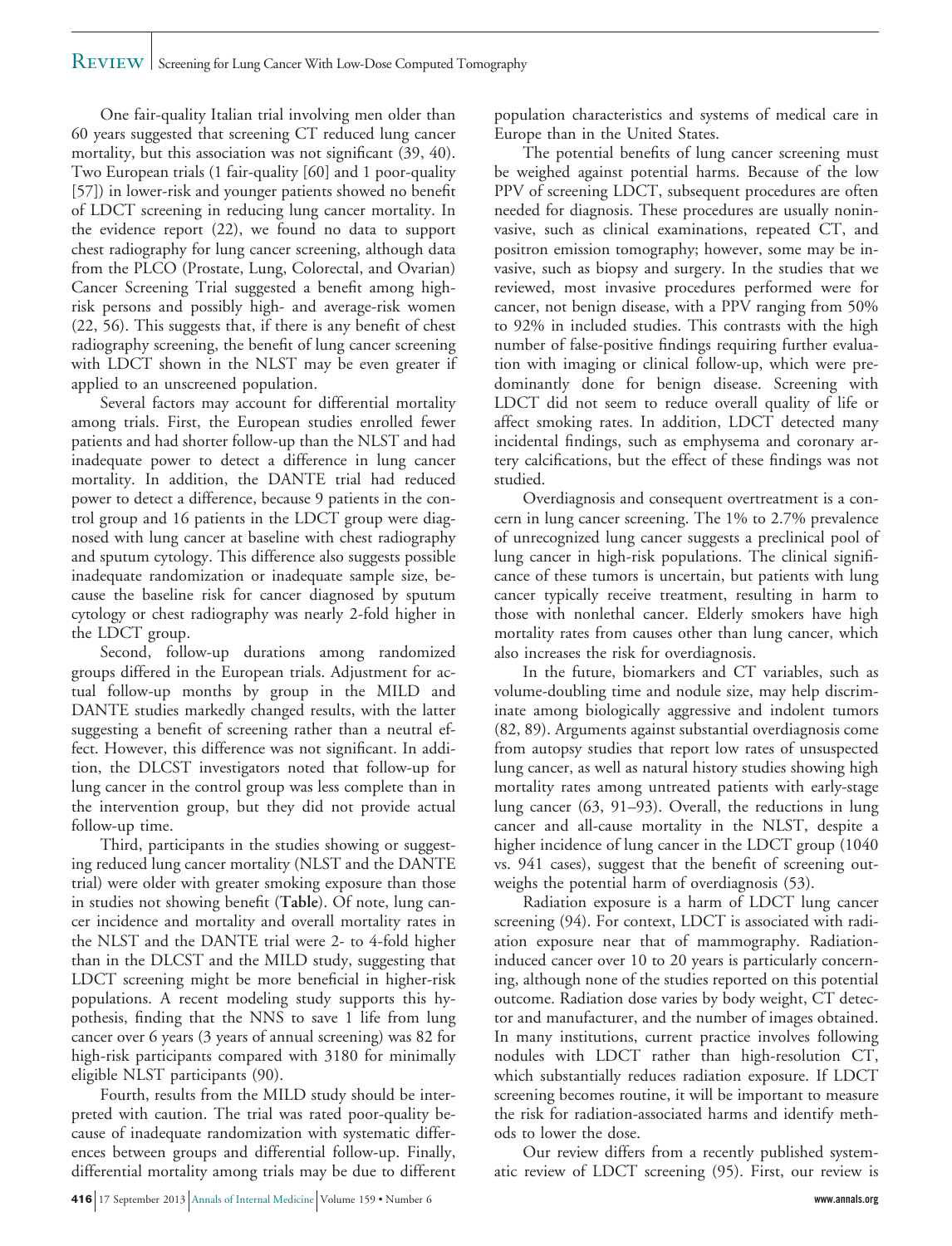more comprehensive, because we identified 8215 citations compared with 591. For example, we identified 7 studies that reported psychosocial outcomes (3 of which reported quality of life), whereas the other review identified 1 study. Second, studies published since the other review provide new data. Third, we analyzed rates of lung cancer and mortality by using the actual person-years of follow-up, which affects the effect size observed in 2 of the trials.

Our review has limitations. The NLST results may not be generalizable, because participants were younger, better educated, and less likely to be current smokers than the general U.S. population that would be eligible for LDCT screening by NLST criteria (96). The trial was conducted at mostly large academic centers. However, the large size of the trial, as well as the involvement of community health care providers in nodule management and treatment, may mitigate this concern. Furthermore, differences in population characteristics and systems of medical care and the small sample sizes used in the European studies may limit applicability to a U.S. population. Other limitations include a lack of specific information on LDCT screening in women and racial and ethnic groups. Studies of costeffectiveness, modeling studies of radiation risk, and studies that evaluated patient perspectives on screening were not included because they were considered out of the scope of our review.

Future research to identify methods for focusing LDCT screening on persons at highest risk for disease, to improve discrimination between benign and malignant pulmonary nodules, and to find early indicators of aggressive disease is warranted. Studies have examined the role of biomarkers in these settings, and the NLST has collected biological specimens during enrollment; however, no results have yet been reported (53). New studies of risk modeling that could apply to currently screened groups, such as the Bach and Liverpool risk models, may facilitate identification of patients at higher risk who might benefit differentially from screening with LDCT (95, 97).

If LDCT screening becomes routine, the risk for harms should be measured and methods to limit them should be identified. It is also important to continue to evaluate the psychosocial consequences in patients who undergo screening, because psychological responses to screening and abnormal or normal results may differ between patients participating in research studies and the general population.

In conclusion, LDCT screening seemed to reduce lung cancer mortality. This result was driven by 1 large, goodquality study conducted in the United States in which the NNS to prevent 1 lung cancer death (among those who completed at least 1 screening) was 320 and the NNS to prevent 1 death overall was 219 over 6.5 years. These benefits compare with numbers needed to invite to screen to prevent 1 breast cancer death in mammography trials of 1339 for women aged 50 to 59 years after 11 to 20 years of follow-up (98, 99). They also compare with an NNS with

flexible sigmoidoscopy of 817 to prevent 1 colon cancer death (100). Given the high number of current and former smokers in the population at risk for lung cancer, identifying and treating early-stage lung cancer with screening will hopefully clarify the balance of benefits and harms associated with screening. In addition, more work in public health to reduce smoking remains the most important approach to reducing morbidity and mortality from lung cancer.

From Pacific Northwest Evidence-based Practice Center, Oregon Health & Science University, and Portland Veterans Affairs Medical Center, Portland, Oregon.

**Disclaimer:** The findings and conclusions in this review are those of the authors, who are responsible for its content, and do not necessarily represent the views of the AHRQ, the U.S. Department of Veterans Affairs, or the U.S government. No statement in this review should be construed as an official position of the AHRQ or the U.S. Department of Health and Human Services. The Department of Veterans Affairs did not have a role in the conduct of the study; the collection, management, analysis, or interpretation of data; or the preparation of the manuscript.

**Acknowledgment:** The authors thank Andrew Hamilton, MLS, MS, who conducted literature searches and Amanda Brunton, BS, who assisted with preparing the manuscript.

**Grant Support:** By AHRQ under contract HHSA-290-2007-10057-I-EPC3, task order 13, and the Portland Veterans Affairs Medical Center. Drs. Humphrey, Deffebach, and Slatore are supported by resources from the Portland Veterans Affairs Medical Center. Dr. Slatore is sponsored by a Veterans Affairs Health Services Research and Development Career Development Award.

**Potential Conflicts of Interest:** Dr. Humphrey: *Employment:* Department of Veterans Affairs; *Other:* UpToDate. Dr. Deffebach: *Payment for writing or reviewing the manuscript (money to institution):* USPSTF; *Other:* UpToDate. Ms. Pappas and Drs. Artis and Zakher: *Other:* AHRQ. Dr. Baumann: *Support for travel to meetings for the study or other purposes (money to institution):* AHRQ. Dr. Slatore: *Grants/grants pending:* Department of Veterans Affairs, American Lung Association, Chest/ LUNGevity Foundation; *Personal fees:* National Lung Cancer Partnership; *Other:* American College of Chest Physicians. Disclosures can also be viewed at [www.acponline.org/authors/icmje/ConflictOfInterestForms](www.acponline.org/authors/icmje/ConflictOfInterestForms.do?msNum=M13-1080) [.do?msNum](www.acponline.org/authors/icmje/ConflictOfInterestForms.do?msNum=M13-1080)-M13-1080.

**Requests for Single Reprints:** Linda L. Humphrey, MD, MPH, Pacific Northwest Evidence-based Practice Center, Oregon Health & Science University, Mailcode BICC, 3181 SW Sam Jackson Park Road, Portland, OR 97239-3098; e-mail, [linda.humphrey@va.gov.](mailto:linda.humphrey@va.gov)

Current author addresses and author contributions are available at [www.annals.org.](http://www.annals.org)

## **References**

1. **American Cancer Society.** Cancer Facts & Figure 2013. Atlanta, GA: American Cancer Soc; 2013.

2. **Howlader N, Noone AM, Krapcho M, Neyman N, Aminou R, Altekruse SF, et al.** SEER Cancer Statistics Review, 1975-2009 (Vintage 2009 Populations). Bethesda, MD: National Cancer Institute; 2011.

**www.annals.org** 17 September 2013 Annals of Internal Medicine Volume 159 • Number 6 **417**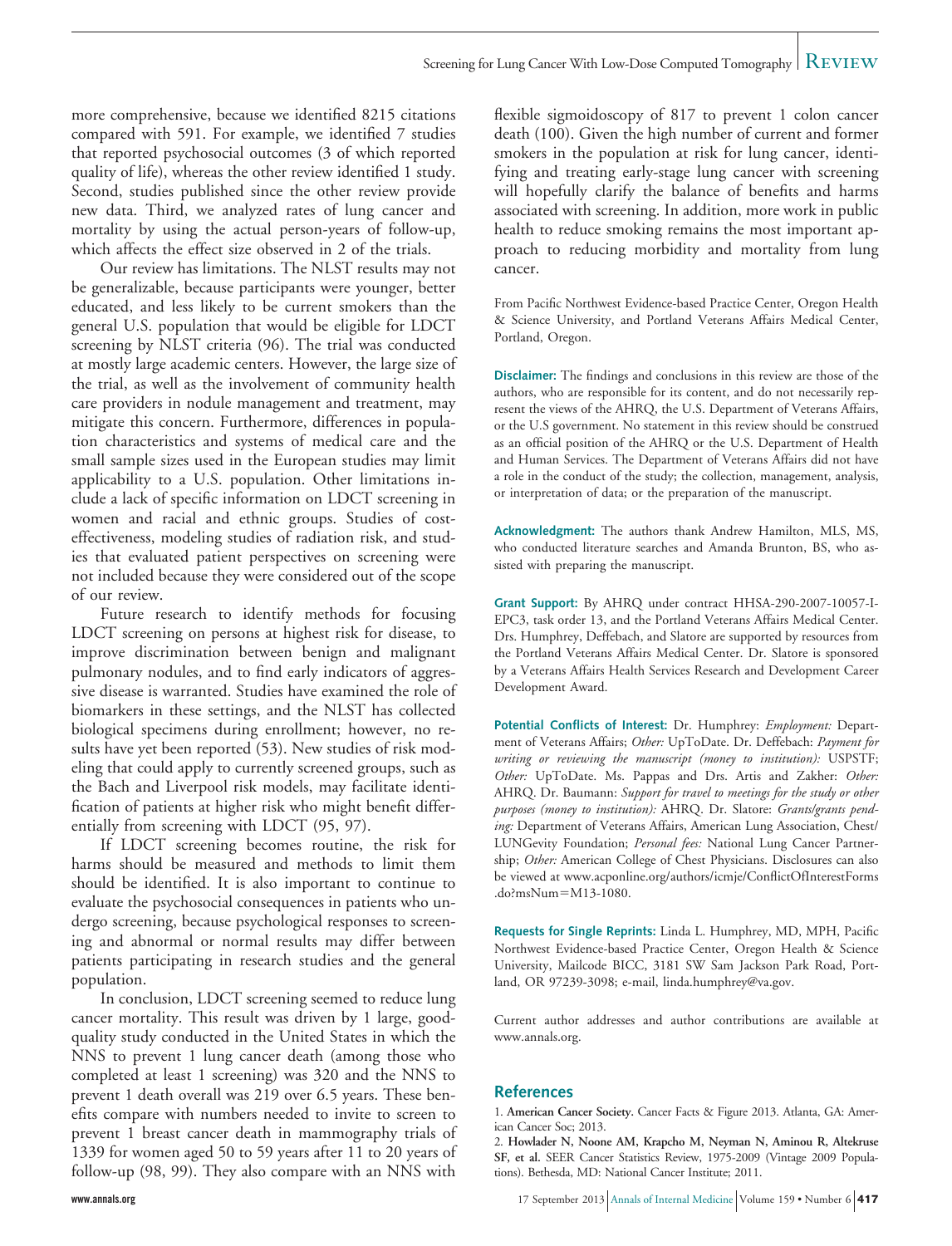3. **American Cancer Society.** Cancer Facts & Figure 2010. Atlanta, GA: American Cancer Soc; 2010.

4. Naff JL, Coté ML, Wenzlaff AS, Schwartz AG. Racial differences in cancer risk among relatives of patients with early onset lung cancer. Chest. 2007;131: 1289-94. [PMID: 17400658]

5. **Anthonisen NR, Skeans MA, Wise RA, Manfreda J, Kanner RE, Connett JE; Lung Health Study Research Group.** The effects of a smoking cessation intervention on 14.5-year mortality: a randomized clinical trial. Ann Intern Med. 2005;142:233-9. [PMID: 15710956]

6. **Jett JR.** Current treatment of unresectable lung cancer. Mayo Clin Proc. 1993;68:603-11. [PMID: 8388526]

7. **Strauss GM.** Screening for lung cancer: an evidence-based synthesis. Surg Oncol Clin N Am. 1999;8:747-74, viii. [PMID: 10452939]

8. **Osann KE.** Lung cancer in women: the importance of smoking, family history of cancer, and medical history of respiratory disease. Cancer Res. 1991;51: 4893-7. [PMID: 1654203]

9. **Burns DM.** Primary prevention, smoking, and smoking cessation: implications for future trends in lung cancer prevention. Cancer. 2000;89:2506-9. [PMID: 11147637]

10. **Halpern MT, Gillespie BW, Warner KE.** Patterns of absolute risk of lung cancer mortality in former smokers. J Natl Cancer Inst. 1993;85:457-64. [PMID: 8445673]

11. **Tong L, Spitz MR, Fueger JJ, Amos CA.** Lung carcinoma in former smokers. Cancer. 1996;78:1004-10. [PMID: 8780538]

12. **Centers for Disease Control and Prevention (CDC).** Current cigarette smoking among adults - United States, 2011. MMWR Morb Mortal Wkly Rep. 2012;61:889-94. [PMID: 23134971]

13. **Hole DJ, Watt GC, Davey-Smith G, Hart CL, Gillis CR, Hawthorne VM.** Impaired lung function and mortality risk in men and women: findings from the Renfrew and Paisley prospective population study. BMJ. 1996;313:711-5. [PMID: 8819439]

14. **Skillrud DM, Offord KP, Miller RD.** Higher risk of lung cancer in chronic obstructive pulmonary disease. A prospective, matched, controlled study. Ann Intern Med. 1986;105:503-7. [PMID: 3752756]

15. **Fontham ET, Correa P, Reynolds P, Wu-Williams A, Buffler PA, Greenberg RS, et al.** Environmental tobacco smoke and lung cancer in nonsmoking women. A multicenter study. JAMA. 1994;271:1752-9. [PMID: 8196118]

16. **Trichopoulos D, Mollo F, Tomatis L, Agapitos E, Delsedime L, Zavitsanos X, et al.** Active and passive smoking and pathological indicators of lung cancer risk in an autopsy study. JAMA. 1992;268:1697-701. [PMID: 1527879]

17. **Davila DG, Williams DE.** The etiology of lung cancer. Mayo Clin Proc. 1993;68:170-82. [PMID: 8423698]

18. **Jemal A, Bray F, Center MM, Ferlay J, Ward E, Forman D.** Global cancer statistics. CA Cancer J Clin. 2011;61:69-90. [PMID: 21296855]

19. **Nesbitt JC, Lee J, Komaki R, Roth JA.** Cancer of the lung. In: Holland JF, Bast RC Jr, Morton DL, Frei E III, Kufe DW, Weichselbaum RR, eds. Cancer Medicine. Baltimore: Williams & Wilkins; 1997.

20. **Henschke CI, Yip R, Miettinen OS; International Early Lung Cancer Action Program Investigators.** Women's susceptibility to tobacco carcinogens and survival after diagnosis of lung cancer. JAMA. 2006;296:180-4. [PMID: 16835423]

21. **U.S. Preventive Services Task Force.** Lung cancer screening: recommendation statement. Ann Intern Med. 2004;140:738-9. [PMID: 15126258]

22. **Humphrey L, Deffebach M, Pappas M, Baumann C, Artis K, Mitchell JP, et al.** Screening for Lung Cancer: Systematic Review to Update the U.S. Preventive Services Task Force Recommendation. Rockville, MD: Agency for Healthcare Research and Quality; 2013.

23. **Harris RP, Helfand M, Woolf SH, Lohr KN, Mulrow CD, Teutsch SM, et al; Methods Work Group, Third US Preventive Services Task Force.** Current methods of the US Preventive Services Task Force: a review of the process. Am J Prev Med. 2001;20:21-35. [PMID: 11306229]

24. **Anderson CM, Yip R, Henschke CI, Yankelevitz DF, Ostroff JS, Burns DM.** Smoking cessation and relapse during a lung cancer screening program. Cancer Epidemiol Biomarkers Prev. 2009;18:3476-83. [PMID: 19959698]

25. **Ashraf H, Tønnesen P, Holst Pedersen J, Dirksen A, Thorsen H, Døssing M.** Effect of CT screening on smoking habits at 1-year follow-up in the Danish Lung Cancer Screening Trial (DLCST). Thorax. 2009;64:388-92. [PMID: 19052048]

26. **Becker N, Motsch E, Gross ML, Eigentopf A, Heussel CP, Dienemann H, et al.** Randomized study on early detection of lung cancer with MSCT in Germany: study design and results of the first screening round. J Cancer Res Clin Oncol. 2012;138:1475-86. [PMID: 22526165]

27. **Byrne MM, Weissfeld J, Roberts MS.** Anxiety, fear of cancer, and perceived risk of cancer following lung cancer screening. Med Decis Making. 2008;28:917- 25. [PMID: 18725404]

28. **Chang MY, Mentzer SJ, Colson YL, Linden PA, Jaklitsch MT, Lipsitz SR, et al.** Factors predicting poor survival after resection of stage IA non-small cell lung cancer. J Thorac Cardiovasc Surg. 2007;134:850-6. [PMID: 17903494]

29. **Christian C, Erica S, Morandi U.** The prognostic impact of tumor size in resected stage I non-small cell lung cancer: evidence for a two thresholds tumor diameters classification. Lung Cancer. 2006;54:185-91. [PMID: 16996167]

30. **Cox LS, Clark MM, Jett JR, Patten CA, Schroeder DR, Nirelli LM, et al.** Change in smoking status after spiral chest computed tomography scan screening. Cancer. 2003;98:2495-501. [PMID: 14635086]

31. **Croswell JM, Baker SG, Marcus PM, Clapp JD, Kramer BS.** Cumulative incidence of false-positive test results in lung cancer screening: a randomized trial. Ann Intern Med. 2010;152:505-12, W176-80. [PMID: 20404381]

32. **Croswell JM, Kramer BS, Kreimer AR, Prorok PC, Xu JL, Baker SG, et al.** Cumulative incidence of false-positive results in repeated, multimodal cancer screening. Ann Fam Med. 2009;7:212-22. [PMID: 19433838]

33. **Gohagan J, Marcus P, Fagerstrom R, Pinsky P, Kramer B, Prorok P; Writing Committee, Lung Screening Study Research Group.** Baseline findings of a randomized feasibility trial of lung cancer screening with spiral CT scan vs chest radiograph: the Lung Screening Study of the National Cancer Institute. Chest. 2004;126:114-21. [PMID: 15249451]

34. **Gohagan JK, Marcus PM, Fagerstrom RM, Pinsky PF, Kramer BS, Prorok PC, et al; Lung Screening Study Research Group.** Final results of the Lung Screening Study, a randomized feasibility study of spiral CT versus chest X-ray screening for lung cancer. Lung Cancer. 2005;47:9-15. [PMID: 15603850]

35. **Goodgame B, Viswanathan A, Miller CR, Gao F, Meyers B, Battafarano RJ, et al.** A clinical model to estimate recurrence risk in resected stage I non-small cell lung cancer. Am J Clin Oncol. 2008;31:22-8. [PMID: 18376223]

36. **Goya T, Asamura H, Yoshimura H, Kato H, Shimokata K, Tsuchiya R, et al; Japanese Joint Committee of Lung Cancer Registry.** Prognosis of 6644 resected non-small cell lung cancers in Japan: a Japanese lung cancer registry study. Lung Cancer. 2005;50:227-34. [PMID: 16061304]

37. **Henschke CI, Yankelevitz DF, Smith JP, Libby D, Pasmantier M, McCauley D, et al.** CT screening for lung cancer Assessing a regimen's diagnostic performance. Clin Imaging. 2004;28:317-21. [PMID: 15471661]

38. **Hocking WG, Hu P, Oken MM, Winslow SD, Kvale PA, Prorok PC, et al; PLCO Project Team.** Lung cancer screening in the randomized Prostate, Lung, Colorectal, and Ovarian (PLCO) Cancer Screening Trial. J Natl Cancer Inst. 2010;102:722-31. [PMID: 20442215]

39. **Infante M, Cavuto S, Lutman FR, Brambilla G, Chiesa G, Ceresoli G, et al; DANTE Study Group.** A randomized study of lung cancer screening with spiral computed tomography: three-year results from the DANTE trial. Am J Respir Crit Care Med. 2009;180:445-53. [PMID: 19520905]

40. **Infante M, Lutman FR, Cavuto S, Brambilla G, Chiesa G, Passera E, et al; DANTE Study Group.** Lung cancer screening with spiral CT: baseline results of the randomized DANTE trial. Lung Cancer. 2008;59:355-63. [PMID: 17936405]

41. **Henschke CI, Yankelevitz DF, Libby DM, Pasmantier MW, Smith JP, Miettinen OS; International Early Lung Cancer Action Program Investigators.** Survival of patients with stage I lung cancer detected on CT screening. N Engl J Med. 2006;355:1763-71. [PMID: 17065637]

42. **Kates M, Swanson S, Wisnivesky JP.** Survival following lobectomy and limited resection for the treatment of stage I non-small cell lung cancer  $\leq$  = 1 cm in size: a review of SEER data. Chest. 2011;139:491-6. [PMID: 20576736]

43. **Liu X, Liang M, Wang Y, Chen K, Chen X, Qin P, et al.** The outcome differences of CT screening for lung cancer pre and post following an algorithm in Zhuhai, China. Lung Cancer. 2011;73:230-6. [PMID: 21168238]

44. **Lopes Pegna A, Picozzi G, Mascalchi M, Maria Carozzi F, Carrozzi L, Comin C, et al; ITALUNG Study Research Group.** Design, recruitment and baseline results of the ITALUNG trial for lung cancer screening with low-dose CT. Lung Cancer. 2009;64:34-40. [PMID: 18723240]

45. **MacRedmond R, McVey G, Lee M, Costello RW, Kenny D, Foley C, et al.** Screening for lung cancer using low dose CT scanning: results of 2 year follow up. Thorax. 2006;61:54-6. [PMID: 16396954]

46. **Maeda H, Matsumura A, Kawabata T, Suito T, Kawashima O, Watanabe T, et al; Japan National Hospital Organization Study Group for Lung Cancer.**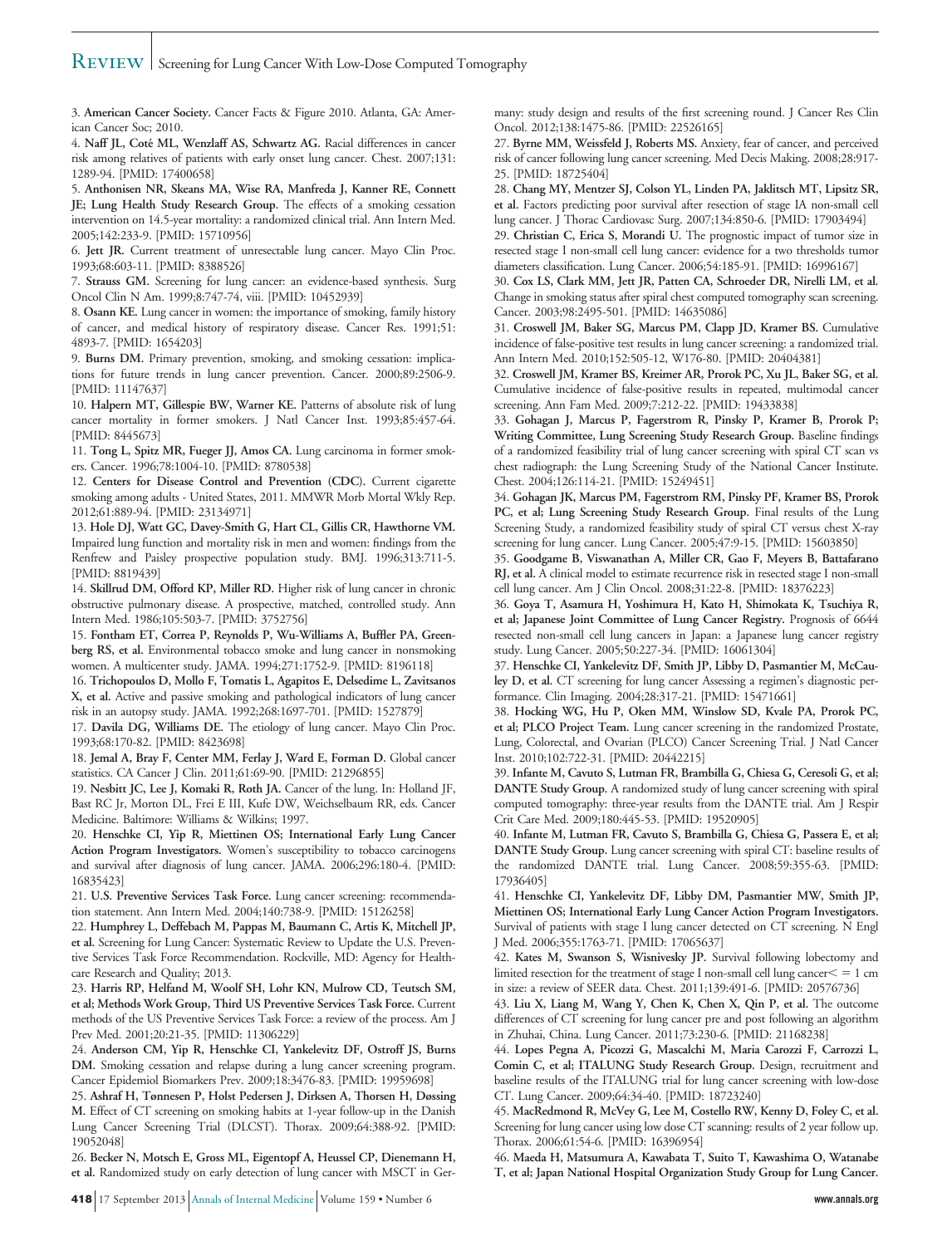Adenosquamous carcinoma of the lung: surgical results as compared with squamous cell and adenocarcinoma cases. Eur J Cardiothorac Surg. 2012;41:357-61. [PMID: 21737295]

47. **Maeda R, Yoshida J, Ishii G, Hishida T, Aokage K, Nishimura M, et al.** Long-term survival and risk factors for recurrence in stage I non-small cell lung cancer patients with tumors up to 3 cm in maximum dimension. Chest. 2010; 138:357-62. [PMID: 20435660]

48. **Marcus PM, Bergstralh EJ, Zweig MH, Harris A, Offord KP, Fontana RS.** Extended lung cancer incidence follow-up in the Mayo Lung Project and overdiagnosis. J Natl Cancer Inst. 2006;98:748-56. [PMID: 16757699]

49. **Mascalchi M, Belli G, Zappa M, Picozzi G, Falchini M, Della Nave R, et al.** Risk-benefit analysis of X-ray exposure associated with lung cancer screening in the Italung-CT trial. AJR Am J Roentgenol. 2006;187:421-9. [PMID: 16861547]

50. **Mascalchi M, Mazzoni LN, Falchini M, Belli G, Picozzi G, Merlini V, et al.** Dose exposure in the ITALUNG trial of lung cancer screening with low-dose CT. Br J Radiol. 2012;85:1134-9. [PMID: 21976631]

51. **McKenna RJ Jr, Houck W, Fuller CB.** Video-assisted thoracic surgery lobectomy: experience with 1,100 cases. Ann Thorac Surg. 2006;81:421-5. [PMID: 16427825]

52. **Menezes RJ, Roberts HC, Paul NS, McGregor M, Chung TB, Patsios D, et al.** Lung cancer screening using low-dose computed tomography in at-risk individuals: the Toronto experience. Lung Cancer. 2010;67:177-83. [PMID: 19427055]

53. **Aberle DR, Adams AM, Berg CD, Black WC, Clapp JD, Fagerstrom RM, et al; National Lung Screening Trial Research Team.** Reduced lung-cancer mortality with low-dose computed tomographic screening. N Engl J Med. 2011; 365:395-409. [PMID: 21714641]

54. **Okada M, Koike T, Higashiyama M, Yamato Y, Kodama K, Tsubota N.** Radical sublobar resection for small-sized non-small cell lung cancer: a multicenter study. J Thorac Cardiovasc Surg. 2006;132:769-75. [PMID: 17000286] 55. **Okada M, Nishio W, Sakamoto T, Uchino K, Yuki T, Nakagawa A, et al.** Evolution of surgical outcomes for nonsmall cell lung cancer: time trends in 1465 consecutive patients undergoing complete resection. Ann Thorac Surg. 2004;77: 1926-30. [PMID: 15172237]

56. **Oken MM, Hocking WG, Kvale PA, Andriole GL, Buys SS, Church TR, et al; PLCO Project Team.** Screening by chest radiograph and lung cancer mortality: the Prostate, Lung, Colorectal, and Ovarian (PLCO) randomized trial. JAMA. 2011;306:1865-73. [PMID: 22031728]

57. **Pastorino U, Rossi M, Rosato V, Marchiano` A, Sverzellati N, Morosi C, et al.** Annual or biennial CT screening versus observation in heavy smokers: 5-year results of the MILD trial. Eur J Cancer Prev. 2012;21:308-15. [PMID: 22465911]

58. **Pedersen JH, Ashraf H, Dirksen A, Bach K, Hansen H, Toennesen P, et al.** The Danish randomized lung cancer CT screening trial—overall design and results of the prevalence round. J Thorac Oncol. 2009;4:608-14. [PMID: 19357536]

59. **Pinsky PF, Marcus PM, Kramer BS, Freedman M, Nath H, Kvale P, et al.** Diagnostic procedures after a positive spiral computed tomography lung carcinoma screen. Cancer. 2005;103:157-63. [PMID: 15529306]

60. **Saghir Z, Dirksen A, Ashraf H, Bach KS, Brodersen J, Clementsen PF, et al.** CT screening for lung cancer brings forward early disease. The randomised Danish Lung Cancer Screening Trial: status after five annual screening rounds with low-dose CT. Thorax. 2012;67:296-301. [PMID: 22286927]

61. **Sawabata N, Miyaoka E, Asamura H, Nakanishi Y, Eguchi K, Mori M, et al; Japanese Joint Committee for Lung Cancer Registration.** Japanese lung cancer registry study of 11,663 surgical cases in 2004: demographic and prognosis changes over decade. J Thorac Oncol. 2011;6:1229-35. [PMID: 21610521]

62. **Shemesh J, Henschke CI, Farooqi A, Yip R, Yankelevitz DF, Shaham D, et al.** Frequency of coronary artery calcification on low-dose computed tomography screening for lung cancer. Clin Imaging. 2006;30:181-5. [PMID: 16632153]

63. **Shirvani SM, Jiang J, Chang JY, Welsh JW, Gomez DR, Swisher S, et al.** Comparative effectiveness of 5 treatment strategies for early-stage non-small cell lung cancer in the elderly. Int J Radiat Oncol Biol Phys. 2012;84:1060-70. [PMID: 22975611]

64. **Sinicrope PS, Rabe KG, Brockman TA, Patten CA, Petersen WO, Slusser J, et al.** Perceptions of lung cancer risk and beliefs in screening accuracy of spiral computed tomography among high-risk lung cancer family members. Acad Radiol. 2010;17:1012-25. [PMID: 20599157]

65. **Strand TE, Rostad H, Møller B, Norstein J.** Survival after resection for primary lung cancer: a population based study of 3211 resected patients. Thorax. 2006;61:710-5. [PMID: 16601091]

66. **Styn MA, Land SR, Perkins KA, Wilson DO, Romkes M, Weissfeld JL.** Smoking behavior 1 year after computed tomography screening for lung cancer: effect of physician referral for abnormal CT findings. Cancer Epidemiol Biomarkers Prev. 2009;18:3484-9. [PMID: 19959699]

67. **Swensen SJ, Jett JR, Hartman TE, Midthun DE, Mandrekar SJ, Hillman SL, et al.** CT screening for lung cancer: five-year prospective experience. Radiology. 2005;235:259-65. [PMID: 15695622]

68. **Taylor KL, Cox LS, Zincke N, Mehta L, McGuire C, Gelmann E.** Lung cancer screening as a teachable moment for smoking cessation. Lung Cancer. 2007;56:125-34. [PMID: 17196298]

69. **Townsend CO, Clark MM, Jett JR, Patten CA, Schroeder DR, Nirelli LM, et al.** Relation between smoking cessation and receiving results from three annual spiral chest computed tomography scans for lung carcinoma screening. Cancer. 2005;103:2154-62. [PMID: 15825210]

70. **Toyoda Y, Nakayama T, Kusunoki Y, Iso H, Suzuki T.** Sensitivity and specificity of lung cancer screening using chest low-dose computed tomography. Br J Cancer. 2008;98:1602-7. [PMID: 18475292]

71. **Tsushima K, Sone S, Hanaoka T, Kubo K.** Radiological diagnosis of small pulmonary nodules detected on low-dose screening computed tomography. Respirology. 2008;13:817-24. [PMID: 18811880]

72. **van den Bergh KA, Essink-Bot ML, Borsboom GJ, Scholten ET, van Klaveren RJ, de Koning HJ.** Long-term effects of lung cancer computed tomography screening on health-related quality of life: the NELSON trial. Eur Respir J. 2011;38:154-61. [PMID: 21148229]

73. **van den Bergh KA, Essink-Bot ML, Borsboom GJ, Th Scholten E, Prokop M, de Koning HJ, et al.** Short-term health-related quality of life consequences in a lung cancer CT screening trial (NELSON). Br J Cancer. 2010;102:27-34. [PMID: 19935789]

74. **van den Bergh KA, Essink-Bot ML, van Klaveren RJ, de Koning HJ.** Informed participation in a randomised controlled trial of computed tomography screening for lung cancer. Eur Respir J. 2009;34:711-20. [PMID: 19282345]

75. **van der Aalst CM, van den Bergh KA, Willemsen MC, de Koning HJ, van Klaveren RJ.** Lung cancer screening and smoking abstinence: 2 year follow-up data from the Dutch-Belgian randomised controlled lung cancer screening trial. Thorax. 2010;65:600-5. [PMID: 20627916]

76. **van der Aalst CM, van Klaveren RJ, van den Bergh KA, Willemsen MC, de Koning HJ.** The impact of a lung cancer computed tomography screening result on smoking abstinence. Eur Respir J. 2011;37:1466-73. [PMID: 21148233]

77. **van Iersel CA, de Koning HJ, Draisma G, Mali WP, Scholten ET, Nackaerts K, et al.** Risk-based selection from the general population in a screening trial: selection criteria, recruitment and power for the Dutch-Belgian randomised lung cancer multi-slice CT screening trial (NELSON). Int J Cancer. 2007;120: 868-74. [PMID: 17131307]

78. **van Klaveren RJ, Oudkerk M, Prokop M, Scholten ET, Nackaerts K, Vernhout R, et al.** Management of lung nodules detected by volume CT scanning. N Engl J Med. 2009;361:2221-9. [PMID: 19955524]

79. **Van't Westeinde SC, Horeweg N, De Leyn P, Groen HJ, Lammers JW, Weenink C, et al.** Complications following lung surgery in the Dutch-Belgian randomized lung cancer screening trial. Eur J Cardiothorac Surg. 2012;42:420-9. [PMID: 22491665]

80. **Veronesi G, Bellomi M, Mulshine JL, Pelosi G, Scanagatta P, Paganelli G, et al.** Lung cancer screening with low-dose computed tomography: a non-invasive diagnostic protocol for baseline lung nodules. Lung Cancer. 2008;61:340-9. [PMID: 18308420]

81. **Veronesi G, Bellomi M, Scanagatta P, Preda L, Rampinelli C, Guarize J, et al.** Difficulties encountered managing nodules detected during a computed tomography lung cancer screening program. J Thorac Cardiovasc Surg. 2008; 136:611-7. [PMID: 18805261]

82. **Veronesi G, Maisonneuve P, Bellomi M, Rampinelli C, Durli I, Bertolotti R, et al.** Estimating overdiagnosis in low-dose computed tomography screening for lung cancer: a cohort study. Ann Intern Med. 2012;157:776-84. [PMID: 23208167]

83. **Wagnetz U, Menezes RJ, Boerner S, Paul NS, Wagnetz D, Keshavjee S, et al.** CT screening for lung cancer: implication of lung biopsy recommendations. AJR Am J Roentgenol. 2012;198:351-8. [PMID: 22268177]

84. **Wilson DO, Weissfeld JL, Fuhrman CR, Fisher SN, Balogh P, Landreneau RJ, et al.** The Pittsburgh Lung Screening Study (PLuSS): outcomes within 3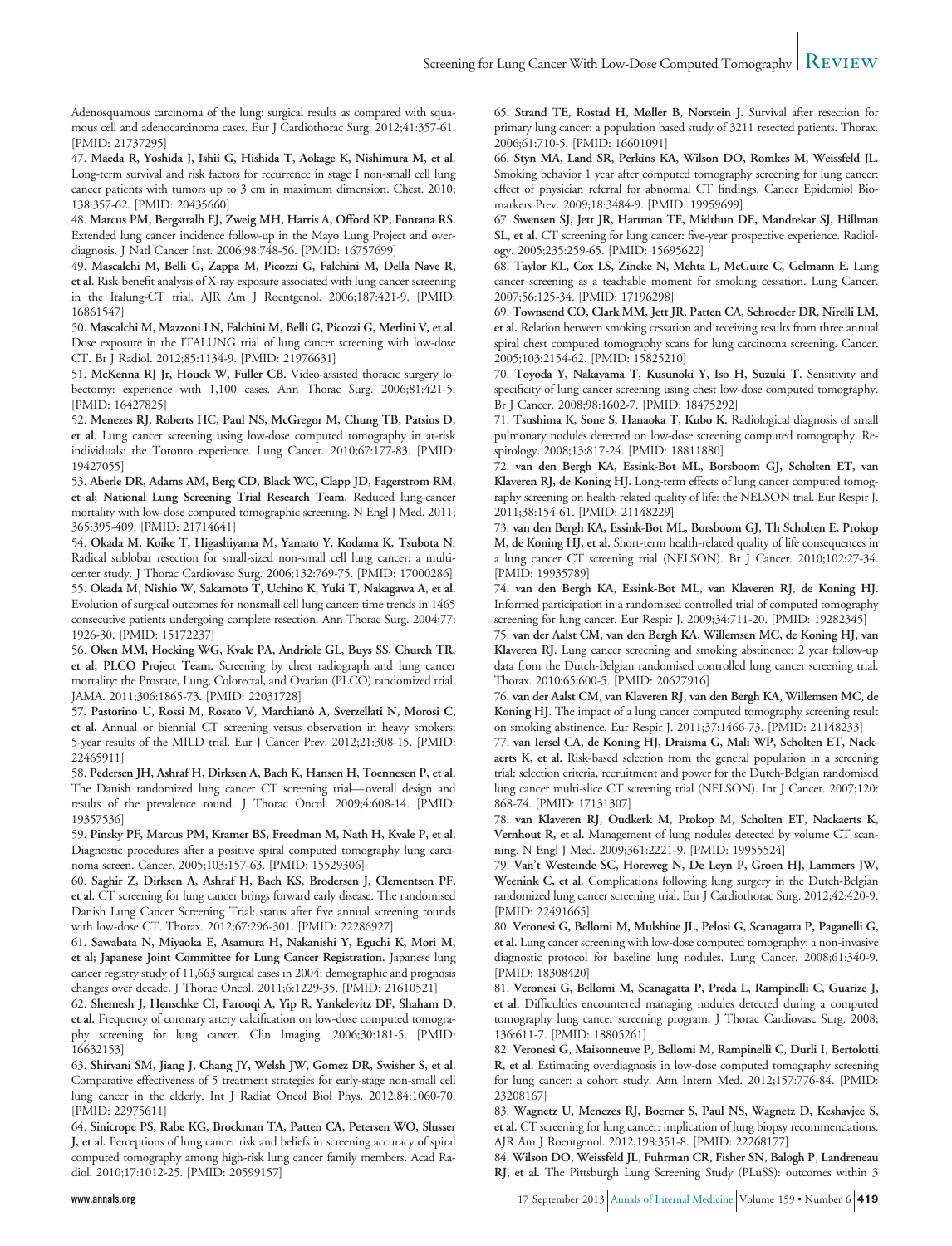## REVIEW Screening for Lung Cancer With Low-Dose Computed Tomography

years of a first computed tomography scan. Am J Respir Crit Care Med. 2008; 178:956-61. [PMID: 18635890]

85. **Xu DM, Gietema H, de Koning H, Vernhout R, Nackaerts K, Prokop M, et al.** Nodule management protocol of the NELSON randomised lung cancer screening trial. Lung Cancer. 2006;54:177-84. [PMID: 16989922]

86. **Kaerlev L, Iachina M, Pedersen JH, Green A, Nørgård BM.** CT-Screening for lung cancer does not increase the use of anxiolytic or antidepressant medication. BMC Cancer. 2012;12:188. [PMID: 22621716]

87. **Aggestrup LM, Hestbech MS, Siersma V, Pedersen JH, Brodersen J.** Psychosocial consequences of allocation to lung cancer screening: a randomised controlled trial. BMJ Open. 2012;2:e000663. [PMID: 22382119]

88. **Church TR, Black WC, Aberle DR, Berg CD, Clingan KL, Duan F, et al; National Lung Screening Trial Research Team.** Results of initial low-dose computed tomographic screening for lung cancer. N Engl J Med. 2013;368:1980-91. [PMID: 23697514]

89. **Henschke CI, Yip R, Yankelevitz DF, Smith JP; International Early Lung Cancer Action Program Investigators.** Definition of a positive test result in computed tomography screening for lung cancer: a cohort study. Ann Intern Med. 2013;158:246-52. [PMID: 23420233]

90. **Bach PB, Gould MK.** When the average applies to no one: personalized decision making about potential benefits of lung cancer screening. Ann Intern Med. 2012;157:571-3. [PMID: 22893040]

91. **Chan CK, Wells CK, McFarlane MJ, Feinstein AR.** More lung cancer but better survival. Implications of secular trends in "necropsy surprise" rates. Chest. 1989;96:291-6. [PMID: 2787730]

92. **Flehinger BJ, Kimmel M, Polyak T, Melamed MR.** Screening for lung cancer. The Mayo Lung Project revisited. Cancer. 1993;72:1573-80. [PMID: 8394199]

93. **Sobue T, Suzuki T, Matsuda M, Kuroishi T, Ikeda S, Naruke T.** Survival for clinical stage I lung cancer not surgically treated. Comparison between screendetected and symptom-detected cases. The Japanese Lung Cancer Screening Research Group. Cancer. 1992;69:685-92. [PMID: 1730119]

94. **O'Connor GT, Hatabu H.** Lung cancer screening, radiation, risks, benefits, and uncertainty [Editorial]. JAMA. 2012;307:2434-5. [PMID: 22692175]

95. **Bach PB, Mirkin JN, Oliver TK, Azzoli CG, Berry DA, Brawley OW, et al.** Benefits and harms of CT screening for lung cancer: a systematic review. JAMA. 2012;307:2418-29. [PMID: 22610500]

96. **Aberle DR, Adams AM, Berg CD, Clapp JD, Clingan KL, Gareen IF, et al; National Lung Screening Trial Research Team.** Baseline characteristics of participants in the randomized national lung screening trial. J Natl Cancer Inst. 2010;102:1771-9. [PMID: 21119104]

97. **Raji OY, Duffy SW, Agbaje OF, Baker SG, Christiani DC, Cassidy A, et al.** Predictive accuracy of the Liverpool Lung Project risk model for stratifying patients for computed tomography screening for lung cancer: a case-control and cohort validation study. Ann Intern Med. 2012;157:242-50. [PMID: 22910935] 98. **Humphrey LL, Helfand M, Chan BK, Woolf SH.** Breast cancer screening: a summary of the evidence for the U.S. Preventive Services Task Force. Ann Intern Med. 2002;137:347-60. [PMID: 12204020]

99. **Nelson H, Tyne K, Naik A, Bougatsos C, Chan B, Nygren P, et al.** Screening for Breast Cancer: Systematic Evidence Review Update for the U. S. Preventive Services Task Force. Rockville, MD: Agency for Healthcare Research and Quality; 2009. Report 10-05142-EF-1.

100. **Schoen RE, Pinsky PF, Weissfeld JL, Yokochi LA, Church T, Laiyemo AO, et al; PLCO Project Team.** Colorectal-cancer incidence and mortality with screening flexible sigmoidoscopy. N Engl J Med. 2012;366:2345-57. [PMID: 22612596]

#### **NEW PEER REVIEWERS**

Sign up to become a peer reviewer for *Annals of Internal Medicine* by going to www.annals.org/public/reviewers.aspx and selecting "Reviewer Information" to register as a new reviewer. Note that *Annals* reviewers whose reviews are returned on time and are judged satisfactory by the Editors may receive up to 3 Category 1 CME credits per review (maximum, 15 credits in a calender year).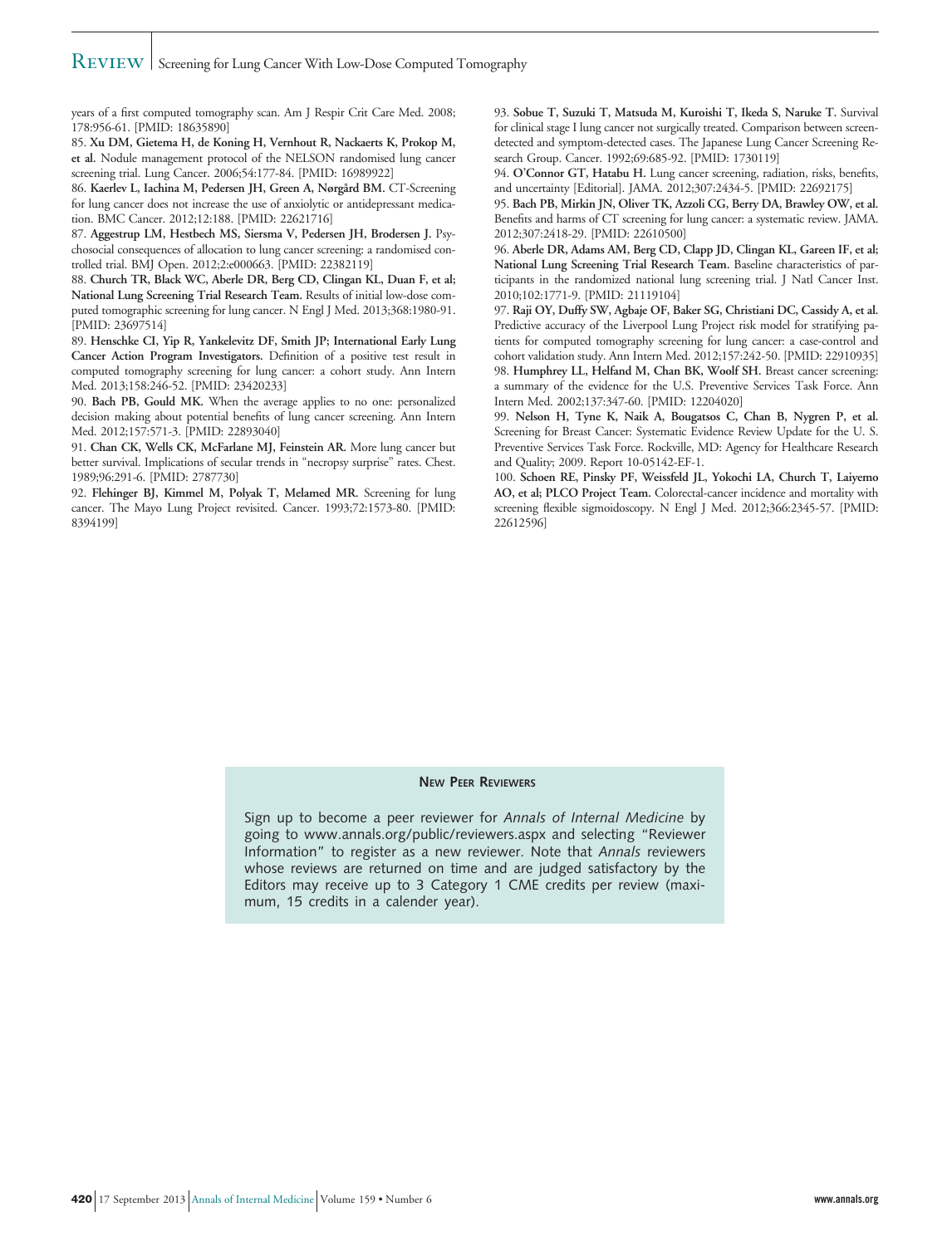# **Annals of Internal Medicine**

**Current Author Addresses:** Drs. Humphrey, Deffebach, Baumann, Artis, Zakher, Fu, and Slatore; Ms. Pappas; and Ms. Mitchell: Oregon Health & Science University, Mailcode BICC, 3181 SW Sam Jackson Park Road, Portland, OR 97239-3098.

**Author Contributions:** Conception and design: L.L. Humphrey, M. Pappas, C. Baumann, K. Artis, C.G. Slatore.

Analysis and interpretation of the data: L.L. Humphrey, M. Deffebach, M. Pappas, C. Baumann, K. Artis, B. Zakher, R. Fu, C.G. Slatore.

Drafting of the article: L.L. Humphrey, M. Deffebach, M. Pappas, C. Baumann, B. Zakher, C.G. Slatore.

Critical revision of the article for important intellectual content: L.L. Humphrey, M. Deffebach, M. Pappas, C. Baumann, K. Artis, R. Fu, C.G. Slatore.

Final approval of the article: L.L. Humphrey, M. Deffebach, M. Pappas, B. Zakher, R. Fu, C.G. Slatore.

Statistical expertise: R. Fu, C.G. Slatore.

Administrative, technical, or logistic support: M. Deffebach, M. Pappas, J.P. Mitchell.

Collection and assembly of data: L.L. Humphrey, M. Deffebach, M. Pappas, C. Baumann, K. Artis, J.P. Mitchell, B. Zakher, R. Fu, C.G. Slatore.

101. **Mascalchi M, Mazzoni LN, Falchini M, Belli G, Picozzi G, Merlini V, et al.** Dose exposure in the ITALUNG trial of lung cancer screening with lowdose CT. Br J Radiol. 2012;85:1134-9. [PMID: 21976631]

#### *Appendix Figure 1.* **Analytic framework.**



#### **Key Questions:**

- **1. How effective is screening for lung cancer in reducing morbidity and mortality?**
	- **a. How effective is screening in persons at average risk?**
	- **b. How effective is screening in persons at higher risk for lung cancer (e.g., current or former smokers)?**
	- **c. Does effectiveness differ by subgroup (e.g., sex, age, race, presence of comorbid conditions, and other lung cancer risk factors)?**
- **2. What are the test characteristics (sensitivity, specificity, and predictive value) of screening tests for lung cancer?**
- **a. How do these test characteristics vary by lung cancer risk?**
- **b. How do test characteristics differ by subgroup (e.g., sex, age, and race)?**
- **3. What are the harms associated with lung cancer screening, and are there ways to modify harms (e.g., unnecessary biopsies, radiation exposure, overdiagnosis, and psychosocial harms)?**
- **4. How effective is surgical resection for the treatment of early (stage IA) non–small-cell lung cancer?**
- **5. What are the harms associated with surgical resection of early (stage IA) non–small-cell lung cancer?**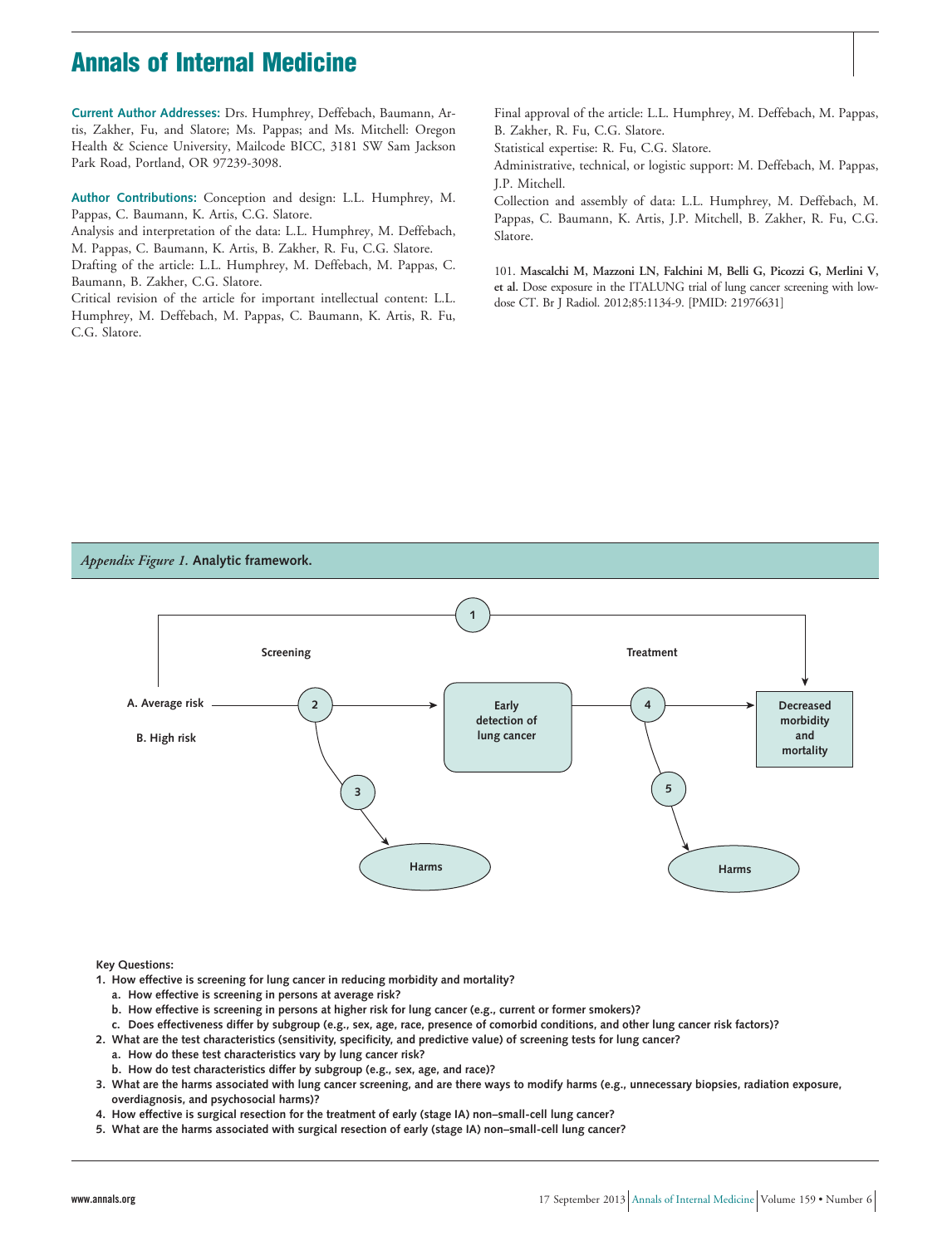



COSMOS Continuing Observation of Smoking Subjects; DANTE Detection and Screening of Early Lung Cancer by Novel Imaging Technology and Molecular Essays; DLCST = Danish Lung Cancer Screening Trial; I-ELCAP = International Early Lung Cancer Action Program; LSS = Lung Screening Study; LUSI = Lung Cancer Screening Intervention; MILD = Multicentric Italian Lung Detection; NELSON = Dutch-Belgian Randomised Controlled Trial for Lung Cancer Screening in High-Risk Subjects; NLST = National Lung Screening Trial; PALCAD = ProActive Lung Cancer Detection; PLCO = Prostate, Lung, Colorectal, and Ovarian; PLuSS = Pittsburgh Lung Screening Study; RCT = randomized, controlled trial. \* Cochrane Central Register of Controlled Trials and the Cochrane Database of Systematic Reviews.

† Identified from reference lists or hand searching and suggested by experts.

§ In the final report (24); not reported in this review.

<sup>‡</sup> Studies that provided data and contributed to the body of evidence were considered included.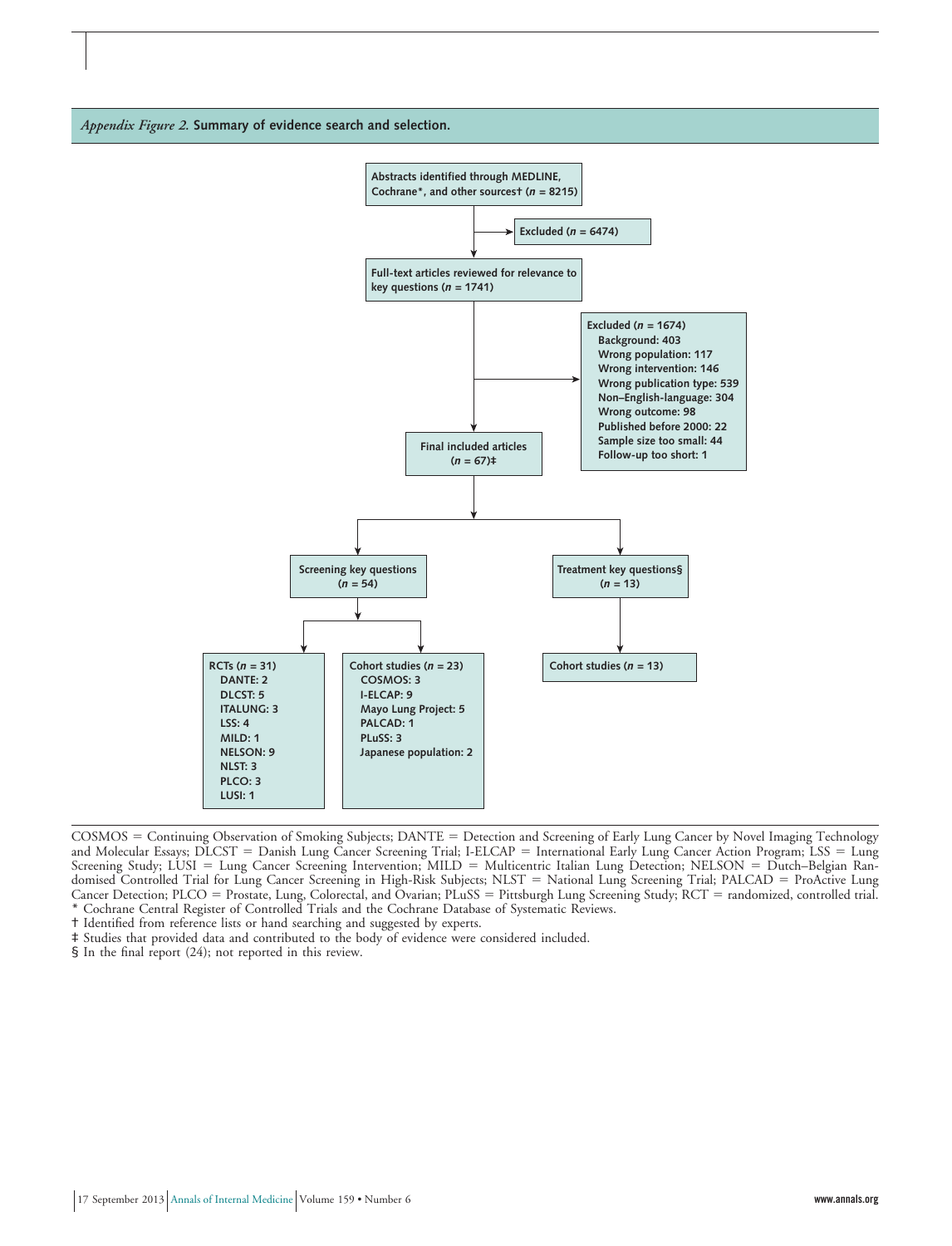|  |  |  |  |  | Appendix Table 1. Evidence Table for Included Randomized Trials |  |
|--|--|--|--|--|-----------------------------------------------------------------|--|
|--|--|--|--|--|-----------------------------------------------------------------|--|

| Study, Year<br>(Reference)    | Population                                                                                                                                                                                                                                                                                                                                                                    | CT vs. Control                                                                                                                                                                                                                                                                                                                                                                                                                                                                                                                                                                                                                                                                                                                                                                                                                                                       | <b>Adverse Events/Harms</b>                                                                                                                                                                                         |
|-------------------------------|-------------------------------------------------------------------------------------------------------------------------------------------------------------------------------------------------------------------------------------------------------------------------------------------------------------------------------------------------------------------------------|----------------------------------------------------------------------------------------------------------------------------------------------------------------------------------------------------------------------------------------------------------------------------------------------------------------------------------------------------------------------------------------------------------------------------------------------------------------------------------------------------------------------------------------------------------------------------------------------------------------------------------------------------------------------------------------------------------------------------------------------------------------------------------------------------------------------------------------------------------------------|---------------------------------------------------------------------------------------------------------------------------------------------------------------------------------------------------------------------|
| NLST, 2011 (53)               | 53 454 asymptomatic men and women, aged 55–74 y,<br>current or former (quit $\leq$ 15 y ago) smokers with<br>$\geq$ 30-pack-year history<br>CT ( $n = 26722$ ) vs. chest radiography ( $n = 26732$ )<br>CT: Low-dose (1.5 mSv)*, multidetector, $\geq$ 4 channels<br>Chest radiography: 1 view, PA with deep inspiration                                                      | LC incidence: 1060 (645 per 100 000<br>person-years) vs. 941 (572 per 100 000<br>person-years)<br>LC mortality: 356 (247 per 100 000 person-years);<br>RR, 20% (95% CI, 6.8%-27%) vs. 443<br>(309 per 100 000 person-years)<br>All-cause mortality: 1877; RR, 6.7% (CI,<br>$1.2\% - 14\%$<br>Additional procedures<br>Biopsy: 656 vs. 352<br>Surgery, by round<br>Baseline: 4.0% vs. 4.8%<br>Round 1: 4.2% vs. 5.2%<br>Round 2: 2.9% vs. 3.5%<br>Round 3: 5.6% vs. 5.8%                                                                                                                                                                                                                                                                                                                                                                                              | CT: 16 participants died within<br>60 d of invasive<br>procedure (10 had LC)<br>Chest radiography: 10<br>participants died within<br>60 d after invasive<br>procedure (10 had LC)                                   |
| DANTE, 2009,<br>2008 (39, 40) | 2472 asymptomatic men, aged 60–74 y, current or<br>former smokers with $\geq$ 20-pack-year history<br>CT ( $n = 1276$ ) vs. annual clinic review ( $n = 1196$ )<br>Mean age: 64.3 vs. 64.6 y<br>Current smoker: 56% vs. 57%<br>Mean pack-years: 47.3 vs. 47.2<br>Prior cancer (considered cured): 1.0% vs. 0.6%<br>Respiratory comorbid condition: 35% vs. 31%;<br>$P = 0.04$ | LC incidence: 4.7% ( $n = 60$ ) vs. 2.8% ( $n = 34$ );<br>$P = 0.02$<br>Total cases of LC: 4.9% ( $n = 63$ ) vs. 3.0%<br>$(n = 36)$<br>LC mortality: 1.6% ( $n = 20$ ) vs. 1.7% ( $n = 20$ );<br>$P = 0.84$<br>All-cause mortality: 3.6% ( $n = 46$ ) vs. 3.8%<br>$(n = 45); P = 0.83$<br>Other causes of death: 2.0% ( $n = 26$ ) vs. 2.1%<br>$(n = 25); P = 0.93$<br>Stage IA: 1.6% ( $n = 20$ ) vs. 0.3% ( $n = 4$ )<br>All stage I: 2.6% ( $n = 33$ ) vs. 1.0% ( $n = 12$ );<br>$P = 0.004$<br>Stage II: 0.3% ( $n = 4$ ) vs. 0.2% ( $n = 2$ )<br>Stage IIIA: 0.6% ( $n = 7$ ) vs. 0.3% ( $n = 4$ )<br>Stage IIIB: 0.5% ( $n = 6$ ) vs. 0.3% ( $n = 3$ )<br>Stage IV: 0.9% ( $n = 11$ ) vs. 1.2% ( $n = 14$ )<br>Additional procedures<br>Biopsy: 7.5% ( $n = 96$ ) vs. 3.0% ( $n = 36$ )<br>VATS: 20 vs. 6; $P = 0.01$<br>Thoracotomy: 46 vs. 20; $P \le 0.001$ | CT vs. control<br>False-positive results<br>After VATS: 6/15 (40%) vs.<br>2/6 (33%)<br>After thoracotomy: 6/41<br>$(15\%)$ vs. 3/20 $(15\%)$<br>After any major surgical<br>procedure: 6/45 (13%)<br>vs. 3/20 (15%) |
| DLCST, 2012 (60)              | 4104 healthy men and women, aged 50–70 y, current<br>or former smokers with $\geq$ 20-pack-year history<br>CT ( $n = 2052$ ) vs. usual care ( $n = 2052$ )<br>Mean age: 57.9 vs. 57.8 y<br>Mean pack-years: 36.4 vs. 35.9<br>Current/former smokers: 1545/507 vs. 1579/473                                                                                                    | LC incidence: 69 vs. 24<br>LC mortality: 0.7% ( $n = 15$ ) vs. 0.5% ( $n = 11$ );<br>$P = 0.42$<br>All-cause mortality: 3.0% ( $n = 61$ ) vs. 2.1%<br>$(n = 42)$ ; $P = 0.059$<br>Stage I or II: 44 vs. 8<br>Stage III or IV: 21 vs. $16$<br>Additional procedures<br>Biopsy: 22 bronchoscopies, EBUSs, EUSs, or CT<br>biopsies<br>Surgery: 18 VATSs and/or mediastinoscopies;<br>3 thoracotomies, 1 with pneumonectomy<br>Surgery screen: 7 VATSs for benign disease                                                                                                                                                                                                                                                                                                                                                                                                | 1 death reported after<br>thoracotomy for stage IA<br>adenocarcinoma                                                                                                                                                |
| MILD, 2012 (57)               | 4099 smokers, aged ≥49 y, >20 pack-years or quit<br>$<$ 10 y ago<br>Annual CT ( $n = 1190$ ) vs. biennial CT ( $n = 1186$ )<br>vs. usual care ( $n = 1723$ )<br>Men: 63% to 68%<br>Former smokers: 10%<br>Mean pack-years: 38–39                                                                                                                                              | Annual CT vs. biennial CT vs. usual care<br>LC incidence: 34 (662 per 100 000 person-years)<br>vs. 25 (457 per 100 000 person-years)<br>vs. 20 (216 per 100 000 person-years)<br>Stage IA: 59% vs. 55% vs. NR<br>Stage IV: 17% vs. 15% vs. NR<br>Additional procedures<br>Biopsy: NR<br>Surgery, CT group only: 83%–85% of cases of<br>LC resected; 4/45 (9%) of all surgeries for<br>benign disease                                                                                                                                                                                                                                                                                                                                                                                                                                                                 | <b>NR</b>                                                                                                                                                                                                           |

CT = computed tomography; DANTE = Detection and Screening of Early Lung Cancer by Novel Imaging Technology and Molecular Essays; DLCST = Danish Lung Cancer Screening Trial; EBUS = endobronchial ultrasonography; EUS = endoscopic ultrasonography; LC = lung cancer; MILD = Multicentric Italian Lung Detection; NLST = National Lung Screening Trial; NR = not reported; PA = posterior–anterior; RR = relative risk; VATS = video-assisted thoracoscopic surgery. \* Whole body effective dose.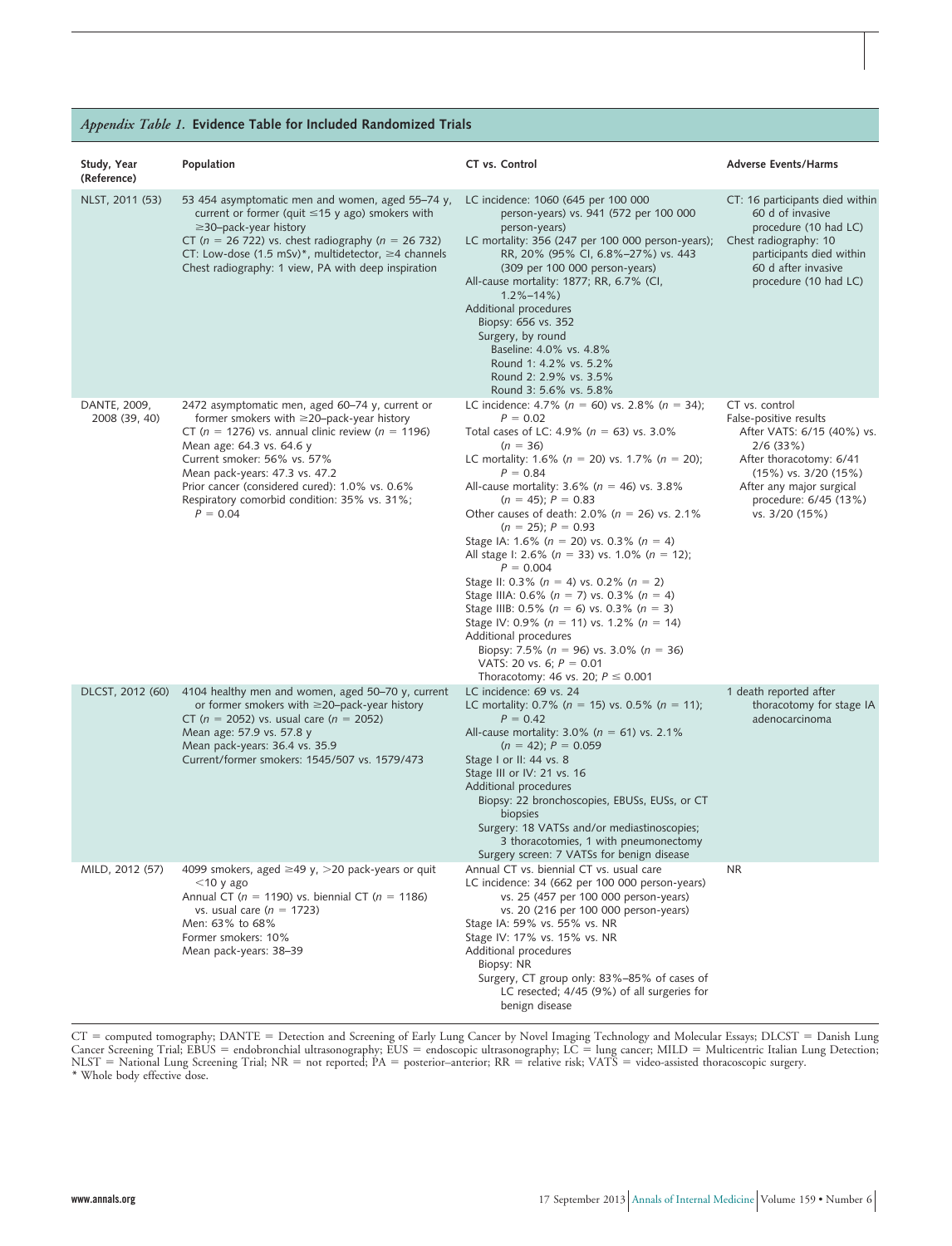## *Appendix Table 2.* **Included Cohort Studies**

| Study, Year<br>(Reference)                                      | Population                                                                                                                                                                                                                                                                                                                                                                                | Intervention vs. Control                                                                                                                                                                                                                                                                                                                                                                                                                                                                                                                                                                                                                   | <b>Adverse Events/Harms</b>                                                                                                                                                                     | Duration of<br>Follow-up |
|-----------------------------------------------------------------|-------------------------------------------------------------------------------------------------------------------------------------------------------------------------------------------------------------------------------------------------------------------------------------------------------------------------------------------------------------------------------------------|--------------------------------------------------------------------------------------------------------------------------------------------------------------------------------------------------------------------------------------------------------------------------------------------------------------------------------------------------------------------------------------------------------------------------------------------------------------------------------------------------------------------------------------------------------------------------------------------------------------------------------------------|-------------------------------------------------------------------------------------------------------------------------------------------------------------------------------------------------|--------------------------|
| LSS, 2005 (34)                                                  | 3318 men and women, aged 55–74 y,<br>current or former (quit $\leq$ 10 y ago)<br>smokers with $\geq$ 30-pack-year<br>history<br>CT ( $n = 1660$ ) vs. PA CXR<br>$(n = 1658)$<br>At 1 y: 1398 vs. 1317                                                                                                                                                                                     | Screening-detected LC: 38/40 vs. 16/20<br>Stage I: 48% vs. 40%<br>Additional procedures<br>Bronchoscopy at 1 y: 14 vs. 8<br>Biopsy/resection at 1 y: 18 vs. 10<br>Surgery: NR vs. NR                                                                                                                                                                                                                                                                                                                                                                                                                                                       | Participants with complications<br>related to follow-up: 6<br>LDCT tracheobronchitis: 1<br>LDCT complications: 3<br>Pneumothorax: 1<br>Incision infection: 1<br>Pneumonia/ARDS: 1<br>CXR DVT: 2 | <b>NR</b>                |
| ITALUNG, 2009 (44)                                              | 1613 participants, aged 64 y (range,<br>55–69 y), $\geq$ 20 pack-years within<br>the past 10 y<br>CT ( $n = 1406$ ) vs. usual care<br>$(n = 1593)$                                                                                                                                                                                                                                        | 639 nodules in 426 participants<br>LC: $20$ (1 with 2 primary)<br><b>NSCLC: 86%</b><br>Stage I: 10<br>Stage IA: 8<br>Additional procedures:<br>16 FNA biopsies in 15 participants<br>12 FNA biopsy specimens positive for LC, 2<br>indeterminate (later LC), 1 benign<br>17 cases of cancer surgically resected in 16<br>participants; 1 resection for a benign<br>lesion (101)<br>Mean collective effective dose: 8.75-9.36 Sv<br>Mean effective dose per patient over 4 y:<br>$6.26.8$ mSv*<br>Mean number of radiation-induced cases of<br>cancer: 0.12-0.33 per 1000 patients<br>(0.12-0.13 per 1000 men; 0.31-0.33<br>per 1000 women) | <b>NR</b><br>Radiation dose                                                                                                                                                                     | 3у                       |
| NELSON, 2009, 2010,<br>2011, 2007,<br>2009, 2012<br>$(74 - 79)$ | 15 822 asymptomatic men and<br>women; mean age, 59 y (SD, 6);<br>smoking history of 15 cigarettes/d<br>for $>$ 25 y or $>$ 10 cigarettes/d for<br>$>$ 30 y and if former smoker quit<br>$\leq$ 10 y ago<br>CT ( $n = 7907$ ) vs. no screening<br>$(n = 7915)$<br>Women: 16%                                                                                                               | LC diagnosis: 1.6% ( $n = 127$ ) vs. NR<br>Overall positive scan: 2.7% ( $n = 209$ ) vs. NR<br>Additional procedures<br>Biopsy: 3.2% ( $n = 247$ ) bronchus, 0.2%<br>$(n = 16)$ FNA<br>Surgery: 2% ( $n = 153$ ), 0.6% ( $n = 45$ ) for<br>benign disease                                                                                                                                                                                                                                                                                                                                                                                  | 29% of VATS or other<br>surgeries for benign nodules                                                                                                                                            | 2y                       |
| PLCO, 2011 (56)                                                 | 154 901 men and women, aged<br>55–74 y, smokers, current or former<br>(quit $\langle$ 15 y ago) smokers with<br>$\geq$ 30–pack-year history<br>CXR ( $n = 77$ 445) vs. usual care<br>$(n = 77 456)$<br>Men: 50 vs. 50<br>White: 86 vs. 85<br>Current smokers: 10 vs. 10<br>Former smokers: 42 vs. 42<br>Never smokers: 45 vs. 44<br>NLST-eligible: 20 vs. 21<br>Family history: 11 vs. 11 | LC incidence: 20.1 vs. 19.2 per 10 000<br>person-years<br>LC mortality: RR, 0.99 (95% CI, 0.87–1.22)<br>Stage IA: 32% vs. 27%<br>Stage IV: 22% vs. 55%<br>Additional procedures<br>Biopsy: NR<br>Surgery: NR                                                                                                                                                                                                                                                                                                                                                                                                                               | 54 persons without LC had a<br>complication of a diagnostic<br>follow-up procedure,<br>including pneumothorax,<br>atelectasis, and infection<br>Adverse events in the usual<br>care group: NR   | Median<br>12y            |
| COSMOS, 2008 (80,<br>81)                                        | 5200 asymptomatic men and women,<br>aged $>50$ y, current or former (quit<br>$<$ 10 y ago) smokers with<br>$\geq$ 20-pack-year history<br>Median pack-years: 44<br>Mean age: 57.7 y<br>Men: 64%<br>Current smokers: 80%                                                                                                                                                                   | LDCT only<br>Cases of cancer diagnosed at baseline: 55<br>Cases of cancer diagnosed at 1 y: 13<br>Incidence: 13<br>Stage I: 66%<br>Additional procedures<br>Biopsy: 101 (86 malignant, 15 benign)<br>Surgery: 62 (first year), 46 (second year)                                                                                                                                                                                                                                                                                                                                                                                            | Benign lesions diagnosed at<br>surgery (false-positive): 15<br>patients (14% of surgical<br>cases)<br>Major postoperative illness:<br>4/86                                                      | <b>NR</b>                |
| Toyoda et al,<br>2008 (70)                                      | 18 070 current smokers from Osaka<br>between 1998 and 2000<br>recommended to have LDCT and<br>sputum cytology<br>LDCT ( $n = 4689$ ) vs. CXR<br>$(n = 13 381)$                                                                                                                                                                                                                            | Sensitivity<br>Overall: 89%<br>Smokers: 84%<br>Nonsmokers: 100%<br>Adenocarcinoma LDCT: 100%<br>Nonadenocarcinoma: 62%<br>Women: 85%<br>Men: 91%                                                                                                                                                                                                                                                                                                                                                                                                                                                                                           |                                                                                                                                                                                                 |                          |

*Continued on following page*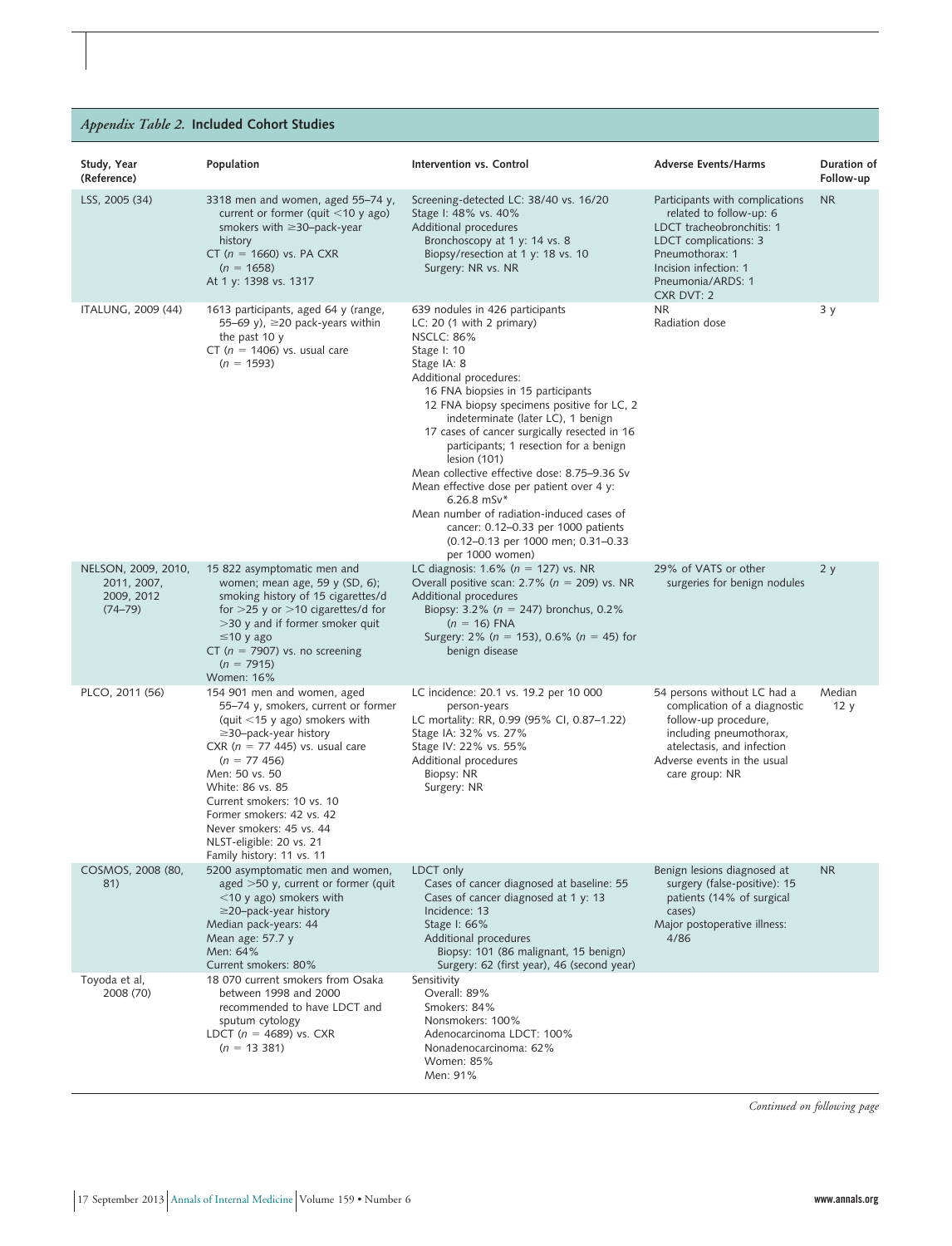| Appendix Table 2-Continued                                 |                                                                                                                                                                                                                                                                               |                                                                                                                                                                                                                                                                                                                                                                   |                                                                                                   |                          |  |  |
|------------------------------------------------------------|-------------------------------------------------------------------------------------------------------------------------------------------------------------------------------------------------------------------------------------------------------------------------------|-------------------------------------------------------------------------------------------------------------------------------------------------------------------------------------------------------------------------------------------------------------------------------------------------------------------------------------------------------------------|---------------------------------------------------------------------------------------------------|--------------------------|--|--|
| Study, Year<br>(Reference)                                 | Population                                                                                                                                                                                                                                                                    | Intervention vs. Control                                                                                                                                                                                                                                                                                                                                          | <b>Adverse Events/Harms</b>                                                                       | Duration of<br>Follow-up |  |  |
|                                                            |                                                                                                                                                                                                                                                                               | Specificity<br>LDCT: 93%<br>CXR: 97%<br>LDCT baseline: 91%<br>LDCT annual: 96%<br>Men LDCT: 92%<br>Women: 94%<br>Smokers: 92%<br>Nonsmokers: 94%                                                                                                                                                                                                                  | <b>NR</b>                                                                                         | <b>NR</b>                |  |  |
| Tsushima et al,<br>2008 (71)                               | 2486 high-risk men (70% ever<br>smokers) and medium-risk women<br>(11% ever smokers)<br>Mean age: 51 y<br>Women: 39%                                                                                                                                                          | LDCT multislice only<br>Negative: 2132<br>Seminegative: 140<br>Patients with nodules: 354 (14%)<br>Semipositive: 111<br>Positive: 103<br><b>HRCT: 183</b><br>Cases of cancer: 7<br>Cases of cancer in nonsmoking women:<br>3/7                                                                                                                                    | <b>NR</b>                                                                                         | <b>NR</b>                |  |  |
| Henschke et al,<br>2004 (37)                               | ELCAP 1 (CXR): 1000 men and<br>women, aged $\geq 60$ y, with<br>$\geq$ 10–pack-year smoking history;<br>women: 46%<br>ELCAP 2: 1968 men and women,<br>aged $\geq$ 40 y, with $\geq$ 1-pack-year<br>smoking history; median age: 59 y;<br>women: 52%; median pack-years:<br>32 | <b>CXR</b><br>Baseline <sup>+</sup><br>Nodules: 368<br>LC: 79<br>Interval: 2<br>Screening-detected: 77<br>Stage I: 75<br>Adenocarcinoma: 65<br>Repeated screening‡<br>Nodules: 254 (6%)<br>LC: 29<br>Interval: 1<br>Stage I: 27<br>Adenocarcinoma: 17                                                                                                             | <b>NR</b>                                                                                         | $2 - 3y$                 |  |  |
| Henschke et al,<br>2006 (20)                               | 14 435 asymptomatic men and<br>women, aged $\geq$ 40 y, current or<br>former smokers<br>6296 women vs. 8139 men<br>Median age: 67 y<br>Median pack-years: 47                                                                                                                  | LDCT only<br>LC cases: 156<br>LC mortality: NR<br>Stage I: 139<br>Surgery:<br>Resection: 375<br>Lobectomy: 284<br>Wedge: 60<br>Segmentectomy: 21<br>Bilobectomy: 10                                                                                                                                                                                               | Not resectable; underwent<br>radiation, chemotherapy, or<br>both; or received no<br>treatment: 29 | 46 mo                    |  |  |
| Henschke et al,<br>2006 (41)                               | 31 567 asymptomatic adults, aged<br>$>40$ y, with a history of smoking or<br>occupational exposure with<br>increased risk for secondhand<br>smoke<br>Median age: 61 y<br>Median pack-years: 30                                                                                | LDCT only<br><b>Baseline</b><br>Concerning nodule: $13\%$ ( $n = 4186$ )<br>LC prevalence: 1.3% ( $n = 405$ )<br>Interval cancer without nodule: 5/27 381<br>Annual<br>New nodules: 5% ( $n = 1460$ )<br>LC prevalence: $0.3\%$ ( $n = 74$ )<br>Cases of LC: 484<br>Additional procedures<br>Biopsy (baseline): 535<br>Surgery: 411<br>Death during surgery: 0.5% | <b>Baseline</b><br>Cancer: 405<br>Biopsy: 535<br>Annual cancer: 74                                | N <sub>R</sub>           |  |  |
| Shemesh et al,<br>2006 (62)                                | 4250 high-risk smokers<br><b>ELCAP</b> population                                                                                                                                                                                                                             | CXR only<br>CAC score 2: 1544 (36%)<br>Positive CAC: 2706 (64%)<br>Frequency of positive CAC: 66% in former<br>smokers vs. 62% in current smokers                                                                                                                                                                                                                 | <b>NR</b>                                                                                         | N <sub>R</sub>           |  |  |
| Menezes et al,<br>2010 (52)<br>Wagnetz et al,<br>2012 (83) | 3352 asymptomatic men and women,<br>aged $\geq 50$ y, $\geq 10$ -pack-year<br>smoking history<br>Median age: 60 y (range, 50-83)<br>Median pack-years: 30<br>Women: 54%                                                                                                       | CT only<br>LC: 44 (13% previous)<br>Stage I: 42/65<br>Stage II: 4<br>Stage III/IV: 10                                                                                                                                                                                                                                                                             | <b>NR</b>                                                                                         | $\geq$ 1 y               |  |  |

*Continued on following page*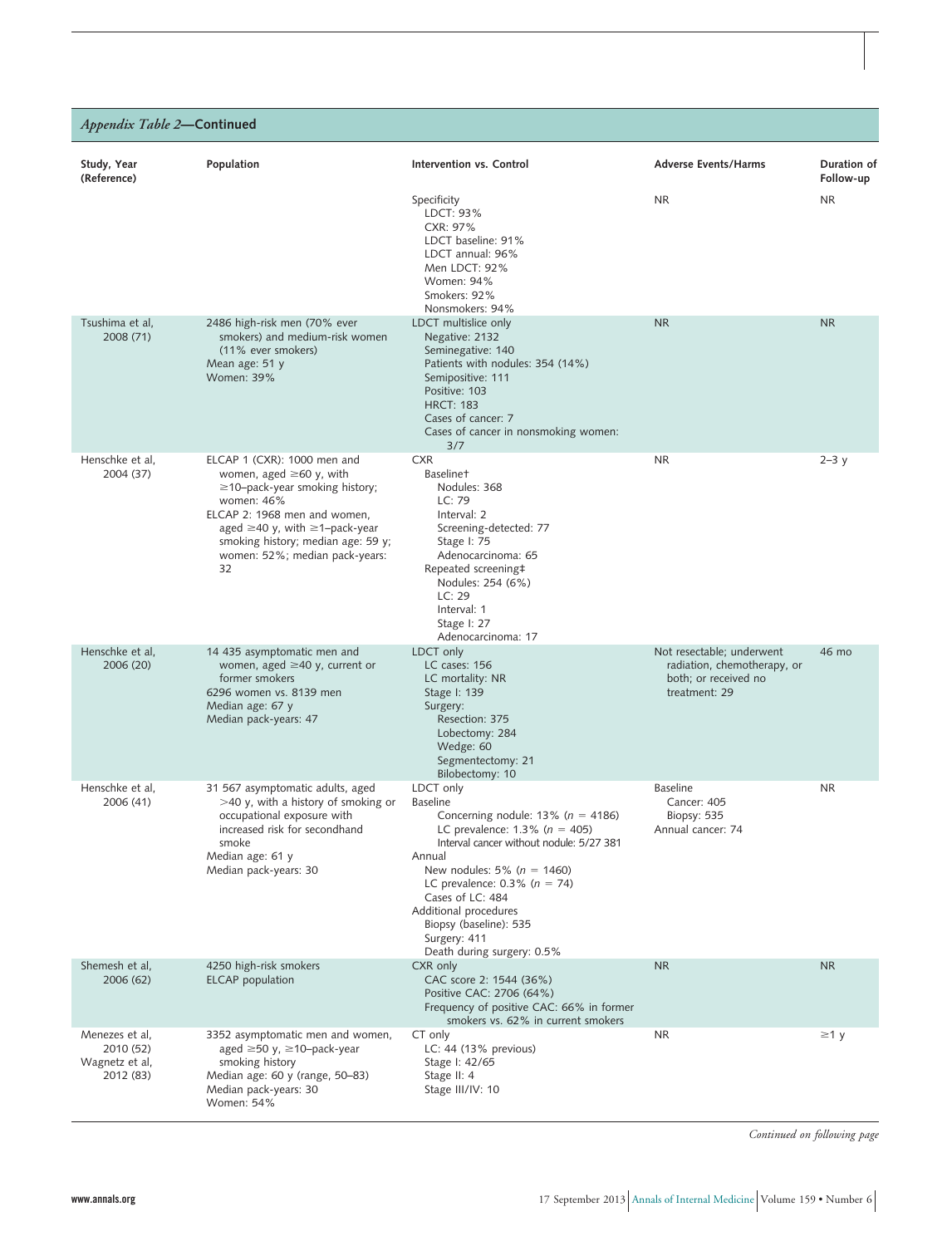#### *Appendix Table 2***—Continued**

| Study, Year<br>(Reference)      | Population                                                                                                                                                                                                                                                     | Intervention vs. Control                                                                                                                                                                                                                                                                                                                                                                         | <b>Adverse Events/Harms</b>                                                                               | Duration of<br>Follow-up                  |
|---------------------------------|----------------------------------------------------------------------------------------------------------------------------------------------------------------------------------------------------------------------------------------------------------------|--------------------------------------------------------------------------------------------------------------------------------------------------------------------------------------------------------------------------------------------------------------------------------------------------------------------------------------------------------------------------------------------------|-----------------------------------------------------------------------------------------------------------|-------------------------------------------|
|                                 |                                                                                                                                                                                                                                                                | Additional procedures<br>Biopsy: 78 (Menezes et al, 2010 [52]),<br>127 (Wagnetz et al, 2012 [83])<br>Surgery: 48                                                                                                                                                                                                                                                                                 |                                                                                                           |                                           |
| Liu et al, 2011 (43)            | 3348 (1994–2002) and 3582<br>(2003-2009) government workers,<br>aged $\geq$ 40 y<br>1994-2002: 70% nonsmokers<br>2003-2009: 71% nonsmokers                                                                                                                     | Single-slice CT (1994-2002 cohort) only<br>Cumulative incidence: 0.9%<br>Screening-detected cases of cancer with<br>1 interval cancer: 36<br>Nodules $\geq$ 5 mm: 6.2%<br>Stage I: 67%<br>5-y lung survival: 75%<br>16 MDCT (2003-2009 cohort) only<br>LC diagnosis: 0.9%<br>Cases of cancer with no interval cancer: 34<br>Nodule $\geq$ 5 mm: 9.8%<br>Stage I: 91%<br>5-y LC survival: 95%     | Rate of surgery for benign<br>nodules: 18% (1994-2002)<br>and 8.1% (2003-2009)                            | <b>NR</b>                                 |
| LUSI, 2012 (26)                 | 4052 men and women, aged $50-69$ y,<br>≥25 y of ≥15 cigarettes/d or<br>$\geq$ 30 y of $\geq$ 10 cigarettes/d current<br>or former (quit $\leq$ 10 y ago) smokers<br>Aged 50-54 y: 46%<br>Aged 60-69 y: 28%<br>Men: 2622<br>Women: 1430<br>Current smokers: 62% | LDCT only<br>LC incidence: 22<br>Stage IV: 1<br>Additional procedures<br>Biopsy: 31<br>Surgery: 8 VATSs, 11 thoracotomies                                                                                                                                                                                                                                                                        | 9 biopsies of benign nodules,<br>resulting in 1 bronchoscopy,<br>3 VATSs, 5 thoracotomies                 | <b>NR</b>                                 |
| Mayo Lung Project,<br>2005 (67) | 1520 men and women, aged $>50$ y,<br>current or former (quit $\langle 10 \rangle$ y ago)<br>smokers with ≥20-pack-year<br>history<br>Men: 788<br><b>Women: 732</b><br>Current smokers: 61%<br>Median pack-years: 45 (range,<br>$20 - 230$                      | CT only<br>Prevalent/incident or interval LC any stage:<br>31/35<br>Stage IA: 20/16<br>Stage IB: 2/1<br>Stage IIA: 4/4<br>Stage IIB: 0/2<br>Stage IIIA: 2/4<br>Stage IIIB: 0/2<br>Stage IV: 1/0<br>Unknown: 0/2<br><b>SCLC: 2/6</b><br>Mortality<br>LC: 9 (of 5481.5 person-years)<br>All-cause: 48<br>Additional procedures<br>15 surgeries for benign nodules (no<br>deaths) among 13 patients | 1 postoperative death (patient<br>with LC)                                                                | 4 y ( $\approx$ 6000<br>person-<br>years) |
| PLuSS, 2008 (27, 84)            | 3642 men and women, current or<br>former (quit $<$ 10 y ago) smokers<br>with $\geq$ 0.5-pack/d history for 25 y<br>Mean age: 59 y<br>Men: 51%<br>Women: 49%<br>Mean pack-years: 47<br>Current smokers: 60%                                                     | CT only<br>LC incidence: 2.2% (CI, 1.7%-2.2%)<br>Stage I: 58%<br>Stage II: 17%<br>Stage III: 30%<br>Stage IV: 7%<br>Additional procedures<br>Biopsy: NR<br>Surgery: 28 resections for suspected LC<br>returned nonmalignant diagnoses, 3<br>lobectomies for benign nodules                                                                                                                       | 19 participants with resections<br>for benign nodules despite<br>not meeting ELCAP criteria<br>for biopsy | 3 y from<br>initial<br><b>LDCT</b>        |

ARDS = acute respiratory distress syndrome; CAC = coronary artery calcification; COSMOS = Continuing Observation of Smoking Subjects; CT = computed tomography; CXR = chest radiography; DVT = deep venous thrombosis; ELCAP = Early Lung Cancer Action Program; FNA = fine-needle aspiration; HRCT = high-resolution computed tomography; LC = lung cancer; LDCT = low-dose computed tomography; LSS = Lung Screening Study; LUSI = Lung Cancer Screening Intervention; MDCT = multidetector row computed tomography; NELSON = Dutch–Belgian Randomised Controlled Trial for Lung Cancer Screening in High-Risk Subjects; NLST = National Lung Screening Trial; NR = not reported; NSCLC = non–small-cell lung cancer; PA = posterior–anterior; PLCO = Prostate, Lung, Colorectal, and Ovarian; PLuSS = Pittsburgh Lung Screening Study; RR = relative risk; SCLC = small-cell lung cancer; VATS = video-assisted thoracoscopic surgery. \* Whole body effective dose.

† Positive result: 1 solid/part-solid nodule ≥5 mm; semipositive result: <5-mm noncalcified nodule.

 $\ddagger$  Any new or growing nodule; interval cancer = LC diagnosis within 1 y of prior CT;  $n = 4538$ .